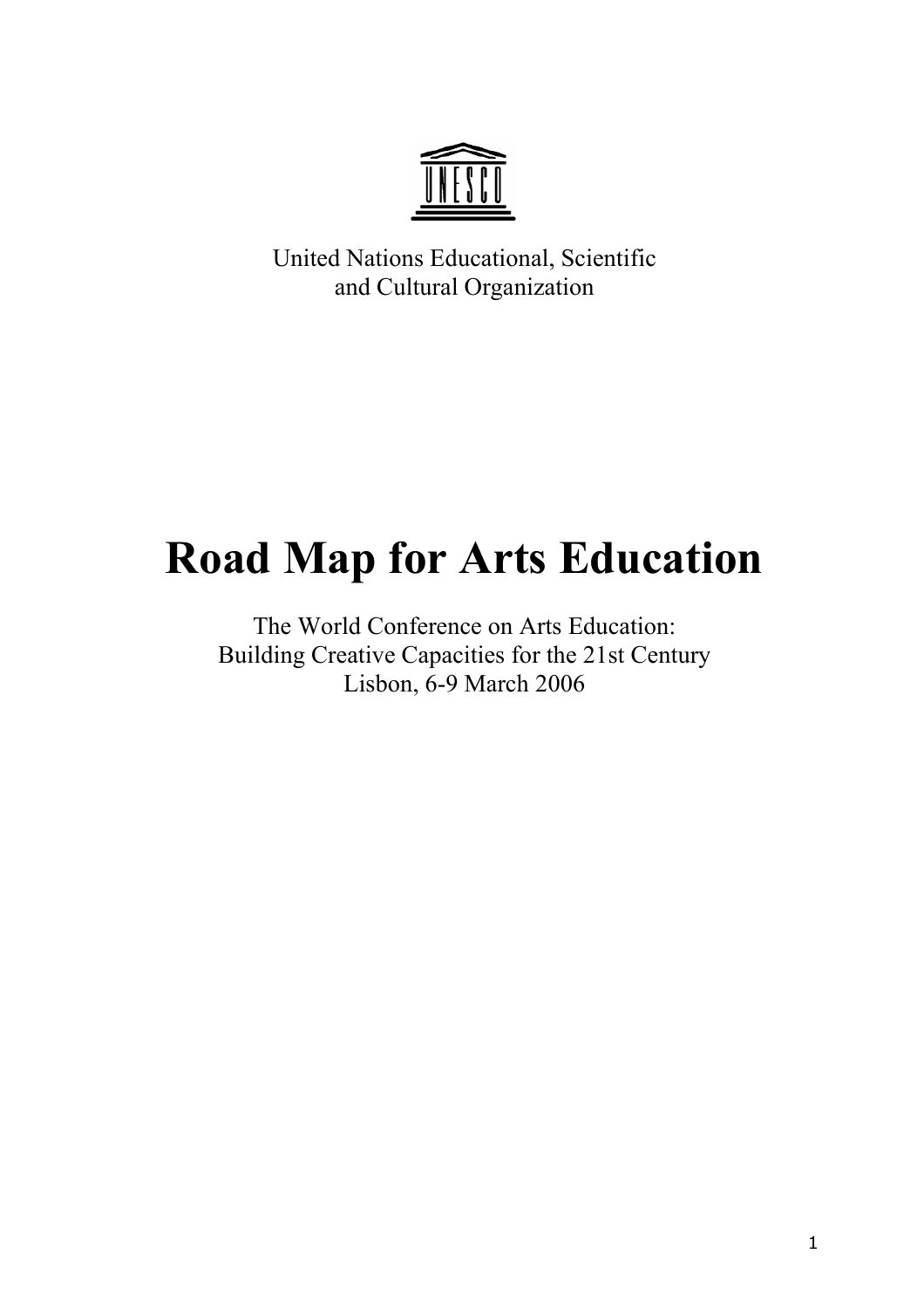## **Road Map for Arts Education Building Creative Capacities for the 21st Century**

## **Contents**

## **I. Background**

## **II. The Aims of Arts Education**

- 1. Uphold the Human Right to Education and Cultural Participation
- 2. Develop Individual Capabilities
- 3. Improve the Quality of Education
- 4. Promote the Expression of Cultural Diversity

## **III. Concepts Related to Arts Education**

- 1. Arts Fields
- 2. Approaches to Arts Education
- 3. Dimensions of Arts Education

## **IV. Essential Strategies for Effective Arts Education**

- 1. Education of teachers and artists
- 2. Partnerships

## **V. Research on Arts Education, and Knowledge Sharing**

## **VI. Recommendations**

1. Recommendations for Educators, Parents, Artists, and Directors of Schools and Training Institutions

2. Recommendations for Government Ministries and Policy Makers

3. Recommendations for UNESCO and Other Intergovernmental and Non-governmental **Organizations** 

## **Annex: Case Studies**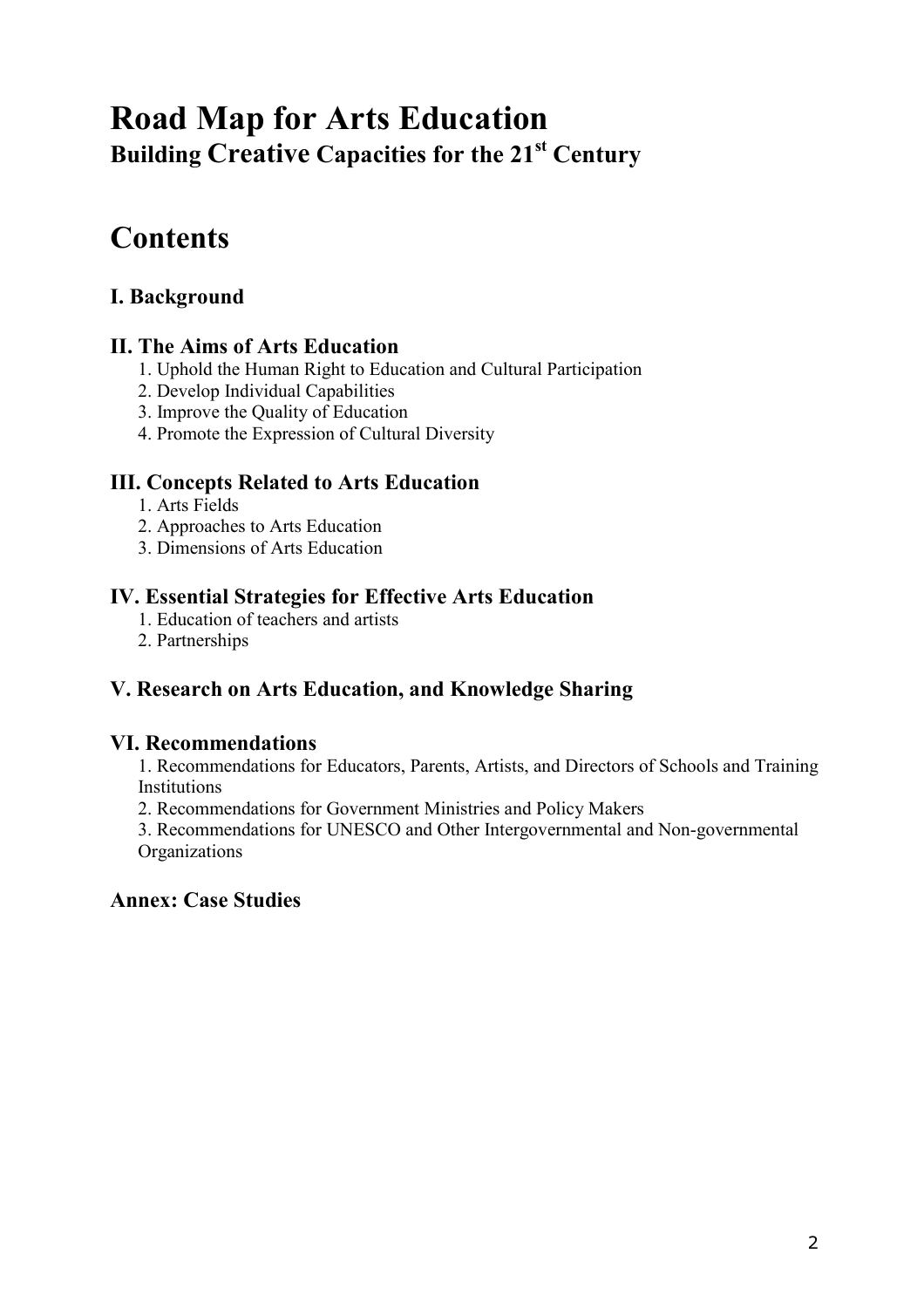#### **Background**

Based on deliberations during and after the World Conference on Arts Education, which took place from 6 to 9 March 2006 in Lisbon, Portugal, this "Road Map for Arts Education" aims to explore the role of Arts Education in meeting the need for creativity and cultural awareness in the 21st Century, and places emphasis on the strategies required to introduce or promote Arts Education in the learning environment.

This document is designed to promote a common understanding among all stakeholders of the importance of Arts Education and its essential role in improving the quality of education. It endeavours to define concepts and identify good practices in the field of Arts Education. In terms of its practical aspects, it is meant to serve as an evolving reference document which outlines concrete changes and steps required to introduce or promote Arts Education in educational settings (formal and non-formal) and to establish a solid framework for future decisions and actions in this field. This Road Map therefore aims to communicate a vision and develop a consensus on the importance of Arts Education for building a creative and culturally aware society; encourage collaborative reflection and action; and garner the necessary financial and human resources to ensure the more complete integration of Arts Education into education systems and schools.

There is much debate concerning the many possible aims of Arts Education. This debate leads to questions such as: "Is Arts Education taught for appreciation alone or should it be seen as a means to enhance learning in other subjects?"; "Should art be taught as a discipline for its own sake or for the body of knowledge, skills and values to be derived from it (or both)?"; "Is Arts Education for a gifted few in selected disciplines or is Arts Education for all?". These remain central issues in shaping the approach of arts practitioners, teachers, students and policy makers alike. The Road Map attempts a comprehensive response to these questions and emphasizes that creative and cultural development should be a basic function of education.

#### **The Aims of Arts Education**

#### **1. Uphold the human right to education and cultural participation**

International declarations and conventions aim at securing for every child and adult the right to education and to opportunities that will ensure full and harmonious development and participation in cultural and artistic life. The basic rationale for making Arts Education an important and, indeed, compulsory part of the educational programme in any country emerges from these rights.

Culture and the arts are essential components of a comprehensive education leading to the full development of the individual. Therefore, Arts Education is a universal human right, for all learners, including those who are often excluded from education, such as immigrants, cultural minority groups, and people with disabilities. These assertions are reflected in the following statements about human rights and the rights of the child.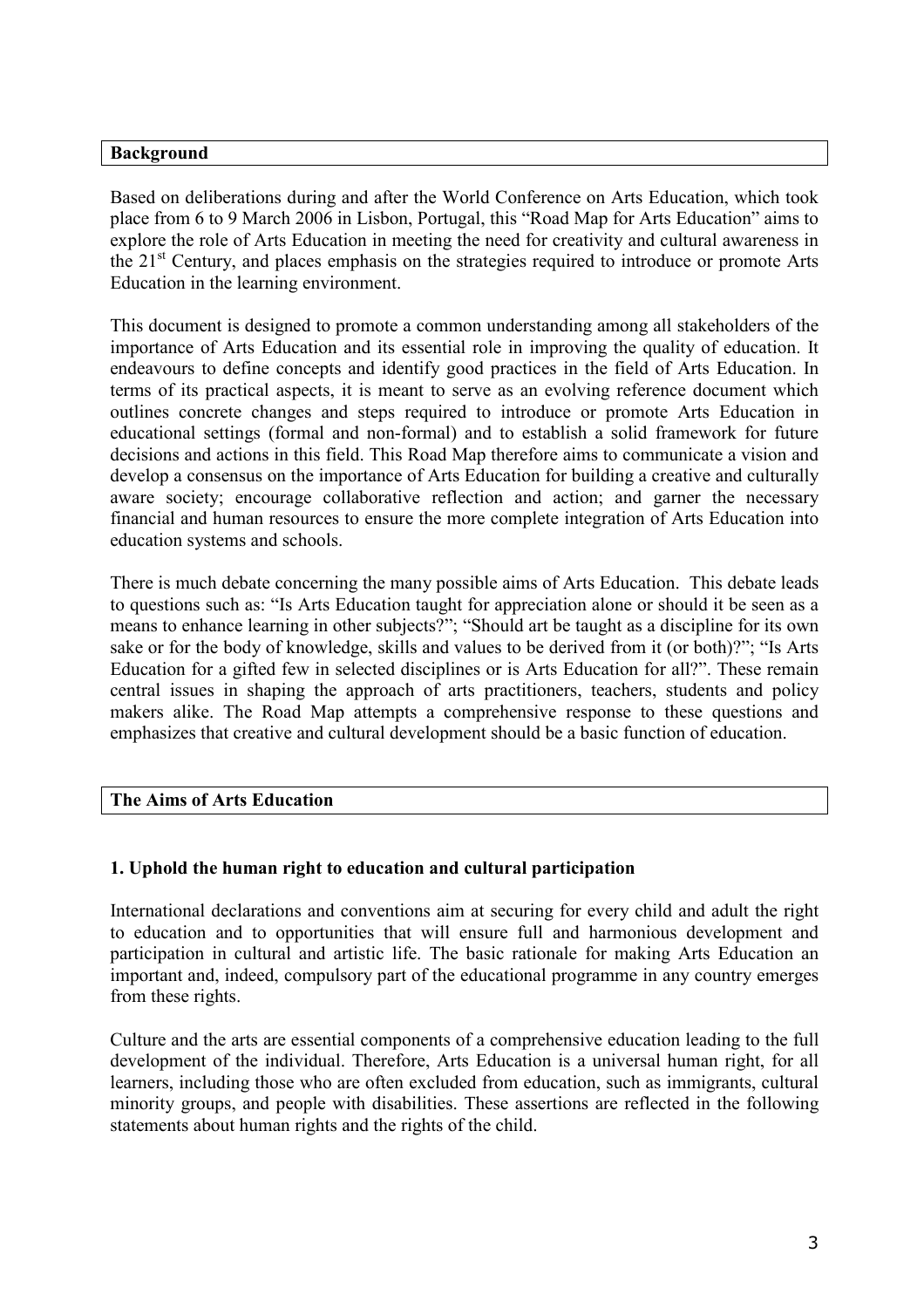#### **The Universal Declaration of Human Rights**

#### Article 22

'Everyone, as a member of society … is entitled to realization of the economic, social and cultural rights indispensable for his dignity and the free development of his personality.'

#### Article 26

'Education shall be directed to the full development of the human personality and to the strengthening of respect for human rights and fundamental freedoms. It shall promote understanding, tolerance and friendship among all nations, racial or religious groups, and shall further the activities of the United Nations for the maintenance of peace.'

#### Article 27

'Everyone has the right freely to participate in the cultural life of the community, to enjoy the arts and to share in scientific advancement and its benefits.'

#### **The Convention on the Rights of the Child**

#### Article 29

'The education of the child shall be directed to … (a) The development of the child's personality, talents and mental and physical abilities to their fullest potential…'

#### Article 31

'State parties shall respect and promote the right of the child to participate fully in cultural and artistic life and shall encourage the provision of appropriate and equal opportunities for cultural, artistic, recreational and leisure activity.'

#### **2. Develop Individual Capabilities**

Humans all have creative potential. The arts provide an environment and practice where the learner is actively engaged in creative experiences, processes, and development. Research<sup>1</sup> indicates that introducing learners to artistic processes, while incorporating elements of their own culture into education, cultivates in each individual a sense of creativity and initiative, a fertile imagination, emotional intelligence and a moral "compass", a capacity for critical reflection, a sense of autonomy, and freedom of thought and action. Education in and through the arts also stimulates cognitive development and can make how and what learners learn more relevant to the needs of the modern societies in which they live.

As extensive educational literature illustrates, experiencing and developing appreciation and knowledge of the arts enables the development of unique perspectives on a wide range of subject areas; perspectives which cannot be discovered through other educational means.

In order for children and adults to participate fully in cultural and artistic life, they need to progressively learn to understand, appreciate and experience artistic expressions by which fellow humans – often called artists – explore, and share insights on, various aspects of existence and coexistence. As it is a goal to give all people equal opportunities for cultural and artistic activity, artistic education needs to be a compulsory part of educational programmes

<sup>&</sup>lt;sup>1</sup> For examples of research studies and evidence, refer to the reports from preparatory meetings for the World Conference on Arts Education; cf. LEA International at http://www.unesco.org/culture/lea as well as *Educating for Creativity: Bringing the Arts and Culture into Asian Education*, Report of the Asian Regional Symposia on Arts Education, UNESCO 2005.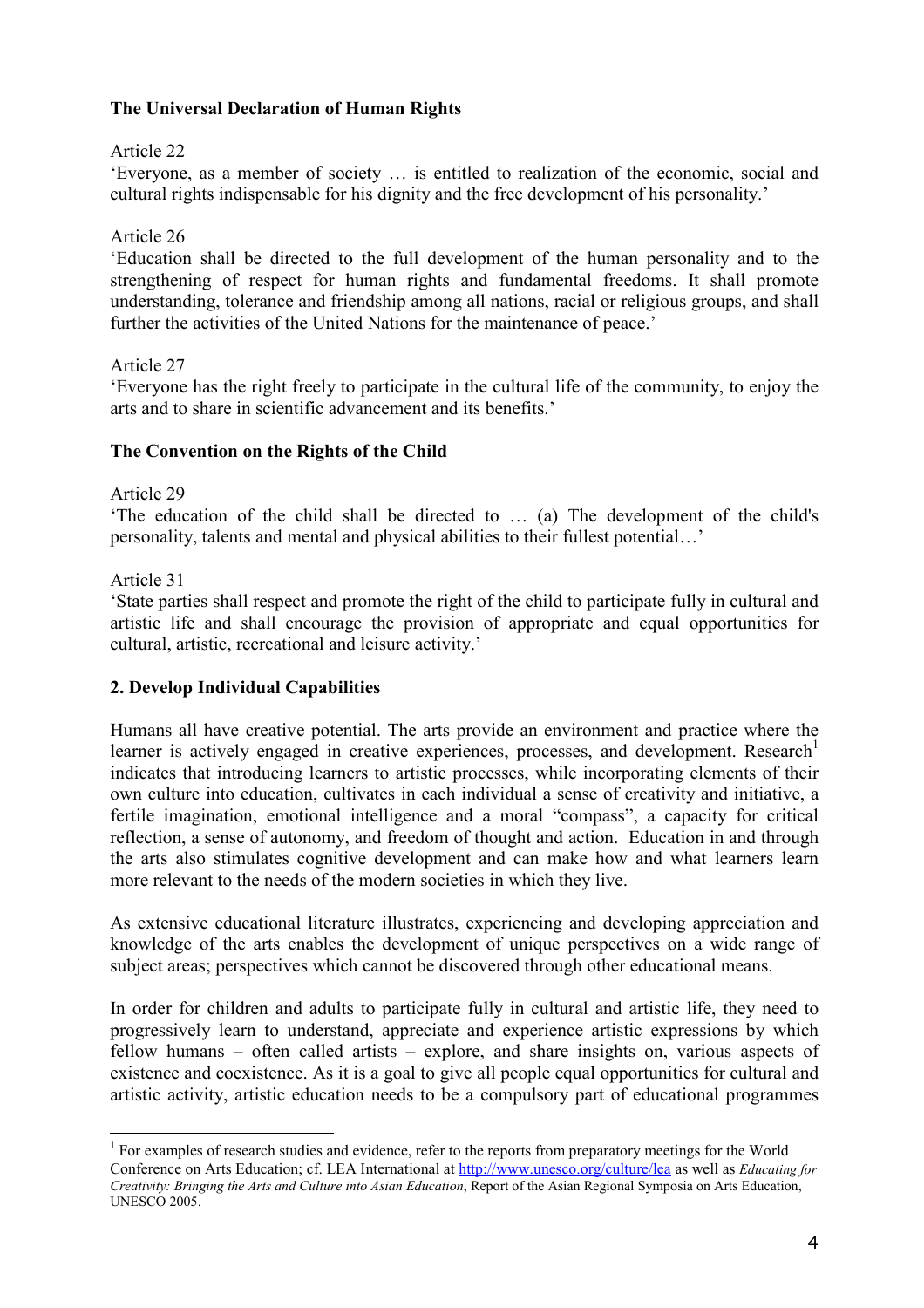for all. Arts education should also be systematic and be provided over a number of years as it is a long term process.

Arts Education contributes to an education which integrates physical, intellectual, and creative faculties and makes possible more dynamic and fruitful relations among education, culture, and the arts.

These capabilities are particularly important in the face of the challenges present in 21st century society. For example, due to societal changes which affect family structures, children are often deprived of parental attention. In addition, due to lack of communication and relationship-building in their family life, children often experience a variety of emotional and social problems. Moreover, transmission of cultural traditions and artistic practices within family environments is becoming more difficult, especially in urban areas.

Today, there exists a growing divide between cognitive and emotional processing that reflects a greater focus in learning environments on the development of cognitive skills, and a lesser value placed on emotional processes. According to Professor Antonio Damasio, this emphasis on the development of cognitive skills, to the detriment of the emotional sphere, is a factor in the decline in moral behavior in modern society. Emotional processing is an integral part in the decision-making process and works as a vector for actions and ideas, establishing reflection and judgment. Without an emotional involvement, any action, idea or decision would be based purely on rational terms. Sound moral behavior, which constitutes the solid grounding of the citizen, requires emotional participation. Professor Damasio suggests that Arts Education, by encouraging emotional development, can bring about a better balance between cognitive and emotional development and thereby contribute to supporting a culture of peace.

21<sup>st</sup> Century societies are increasingly demanding workforces that are creative, flexible, adaptable and innovative and education systems need to evolve with these shifting conditions. Arts Education equips learners with these skills, enabling them to express themselves, critically evaluate the world around them, and actively engage in the various aspects of human existence.

Arts Education is also a means of enabling nations to develop the human resources necessary to tap their valuable cultural capital. Drawing on these resources and capital is essential if countries wish to develop strong and sustainable cultural (creative) industries and enterprises. Such industries have the potential to play a key role in enhancing socio-economic development in many less-developed countries.

Moreover, for many people, cultural industries (such as publishing, the music, film and television industries, and other media) and cultural institutions (such as museums, music venues, cultural centres, art galleries and theatres) serve as key gateways by which to access culture and the arts. Arts Education programmes can help people to discover the variety of cultural expressions offered by the cultural industries and institutions, and to critically respond to them. In turn, cultural industries serve a resource for educators seeking to incorporate the arts into education.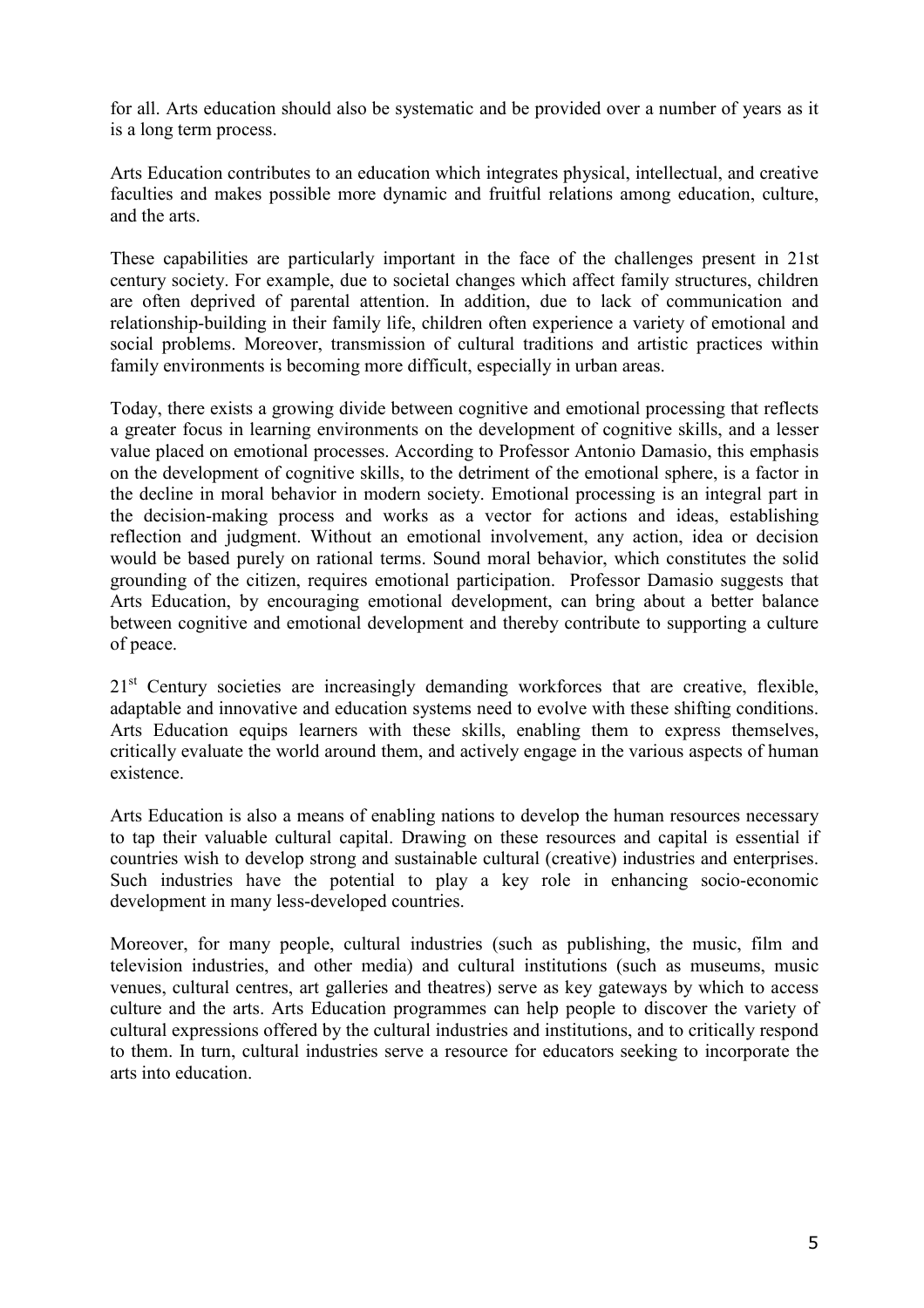#### **3. Improve the Quality of Education**

According to the Education for All (EFA) Global Monitoring Report of 2006, published by UNESCO, while the number of children with access to education is growing, the quality of education remains low in most countries of the world. Providing education for all is important, but it is equally vital that students are given an education of good quality.<sup>2</sup>

"Quality education" is learner-centred and can be defined by three principles: education that is relevant to the learner but also promotes universal values, education which is equitable in terms of access and outcomes and guarantees social inclusion rather than exclusion, and education which reflects and helps to fulfil individual rights. $3<sup>3</sup>$ 

Quality education can therefore generally be understood as being education that provides all young people and other learners with the locally-relevant abilities required for them to function successfully in their society; is appropriate in terms of the students' lives, aspirations and interests, as well as those of their families and societies; and is inclusive and rights-based.

According to the Dakar Framework for Action<sup>4</sup>, many factors are required as prerequisites for quality education. Learning in and through the arts (Arts Education and Arts-in-Education) can enhance at least four of these factors: active learning; a locally-relevant curriculum that captures the interest and enthusiasm of learners; respect for, and engagement with, local communities and cultures; and trained and motivated teachers.

#### **4. Promote the Expression of Cultural Diversity**

The arts are both the manifestation of culture as well as the means of communication of cultural knowledge. Each culture has unique artistic expressions and cultural practices. The diversity of cultures and their creative, artistic products represent contemporary and traditional forms of human creativity which uniquely contribute to the nobility, heritage, beauty and integrity of human civilizations.

Awareness and knowledge of cultural practices and art forms strengthens personal and collective identities and values, and contributes to safeguarding and promoting cultural diversity. Arts Education both fosters cultural awareness and promotes cultural practices, and is the means by which knowledge and appreciation of the arts and culture are transmitted from one generation to the next.

In many countries both tangible and intangible aspects of cultures are being lost because they are not valued in the education system or are not being transmitted to future generations. There is therefore a clear need for education systems to incorporate and transmit cultural knowledge and expressions. This can be achieved through Arts Education, in both formal and non-formal educational settings.

Several of the Main Lines of Action for the implementation of the UNESCO Universal Declaration on Cultural Diversity, agreed on by Member States in 2001, highlight this necessity, including:

<sup>2</sup> UNESCO, 2005, EFA Global Monitoring Report 2006, UNESCO, Paris, p. 58.

<sup>3</sup> UNESCO, 2004, EFA Global Monitoring Report 2005, UNESCO, Paris, p. 30.

<sup>&</sup>lt;sup>4</sup> Dakar Framework for Action, 2000, http://www.unesco.org/education/efa/ed\_for\_all/framework.shtml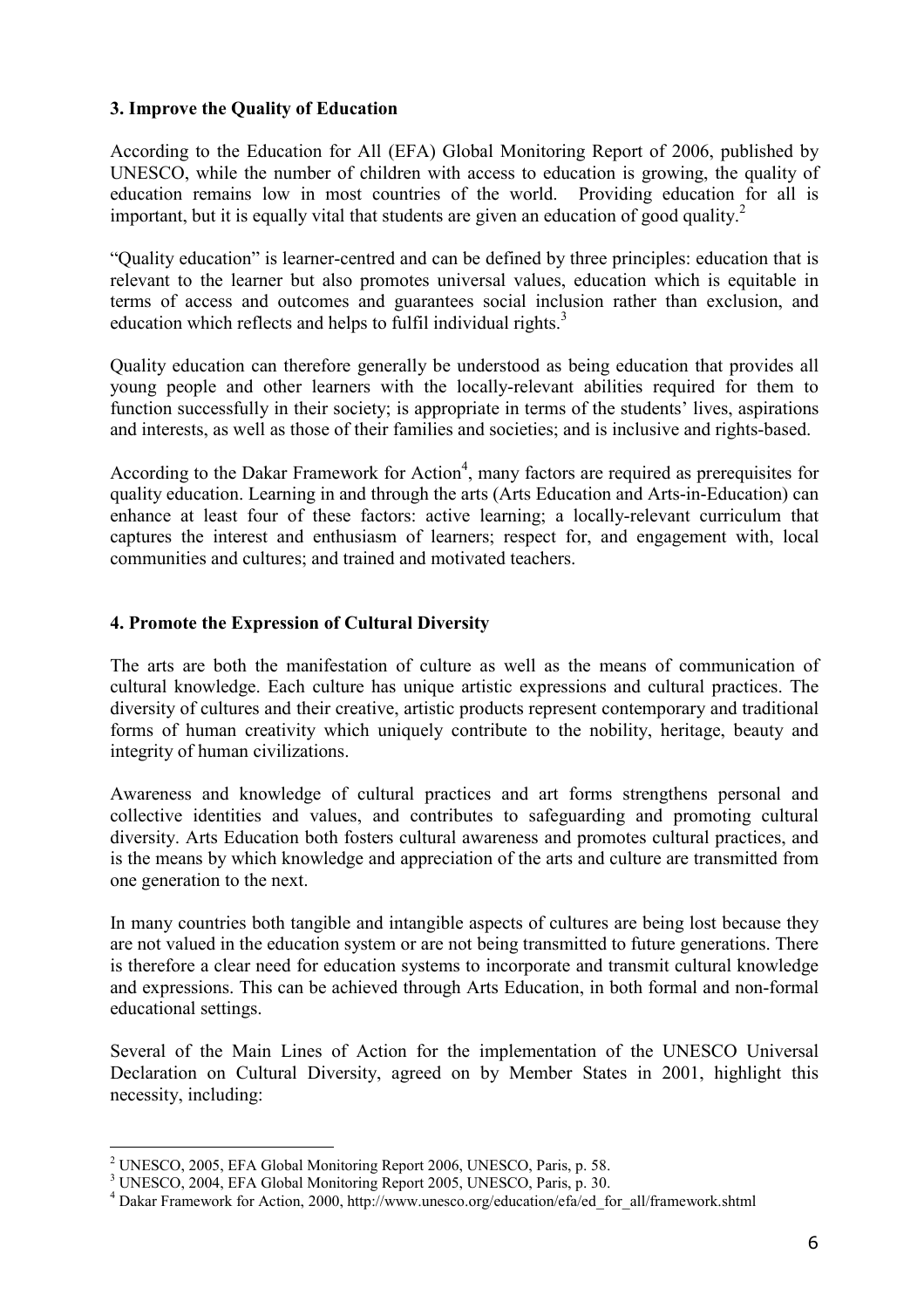Action Line 6: Encouraging linguistic diversity – while respecting the mother tongue – at all levels of education, wherever possible, and fostering the learning of several languages from the earliest age.

Action Line 7: Promoting through education an awareness of the positive value of cultural diversity and improving to this end both curriculum design and teacher education.

Action Line 8: Incorporating, where appropriate, traditional pedagogies into the education process with a view to preserving and making full use of culturally appropriate methods of communication and transmission of knowledge.

#### **Concepts Related to Arts Education**

#### **1. Arts Fields**

People in all cultures have always, and will always, seek answers to questions related to their existence. Every culture develops means through which the insights obtained through the search for understanding are shared and communicated. Basic elements of communication are words, movements, touch, sounds, rhythms and images. In many cultures, the expressions which communicate insights and open up room for reflection in people's minds are called "art". Throughout history labels have been put on various types of art expressions. It is important to acknowledge the fact that even if terms such as "dance", "music", "drama" and "poetry" are used world-wide, the deeper meanings of such words differ between cultures.

Thus, any list of arts fields must be seen as a pragmatic categorization, ever evolving and never exclusive. A complete list cannot be attempted here, but a tentative list might include performing arts (dance, drama, music, etc.), literature and poetry, craft, design, digital arts, storytelling, heritage, visual arts and film, media, and photography.

The arts should be gradually introduced to learners through artistic practices and experiences and maintain the value of not only the result of the process, but the process itself. Furthermore, since many art forms cannot be limited to one discipline, the interdisciplinary aspect of arts, and the commonalities among them, must be given more emphasis.

## **2. Approaches to Arts Education**

Imagination, creativity and innovation are present in every human and can be nurtured and applied. There is a strong connection between these three core processes. As Sir Ken Robinson has noted, imagination is the characteristic feature of human intelligence, creativity is the application of imagination, and innovation completes the process by utilizing critical judgement in the application of an idea.

Any approach to Arts Education must take the culture(s) to which the learner belongs as its point of departure. To establish confidence rooted in a profound appreciation of one's own culture is the best possible point of departure for exploring and subsequently respecting and appreciating the cultures of others. Central to this is acknowledging the perpetual evolution of culture and its value both in historical and contemporary contexts.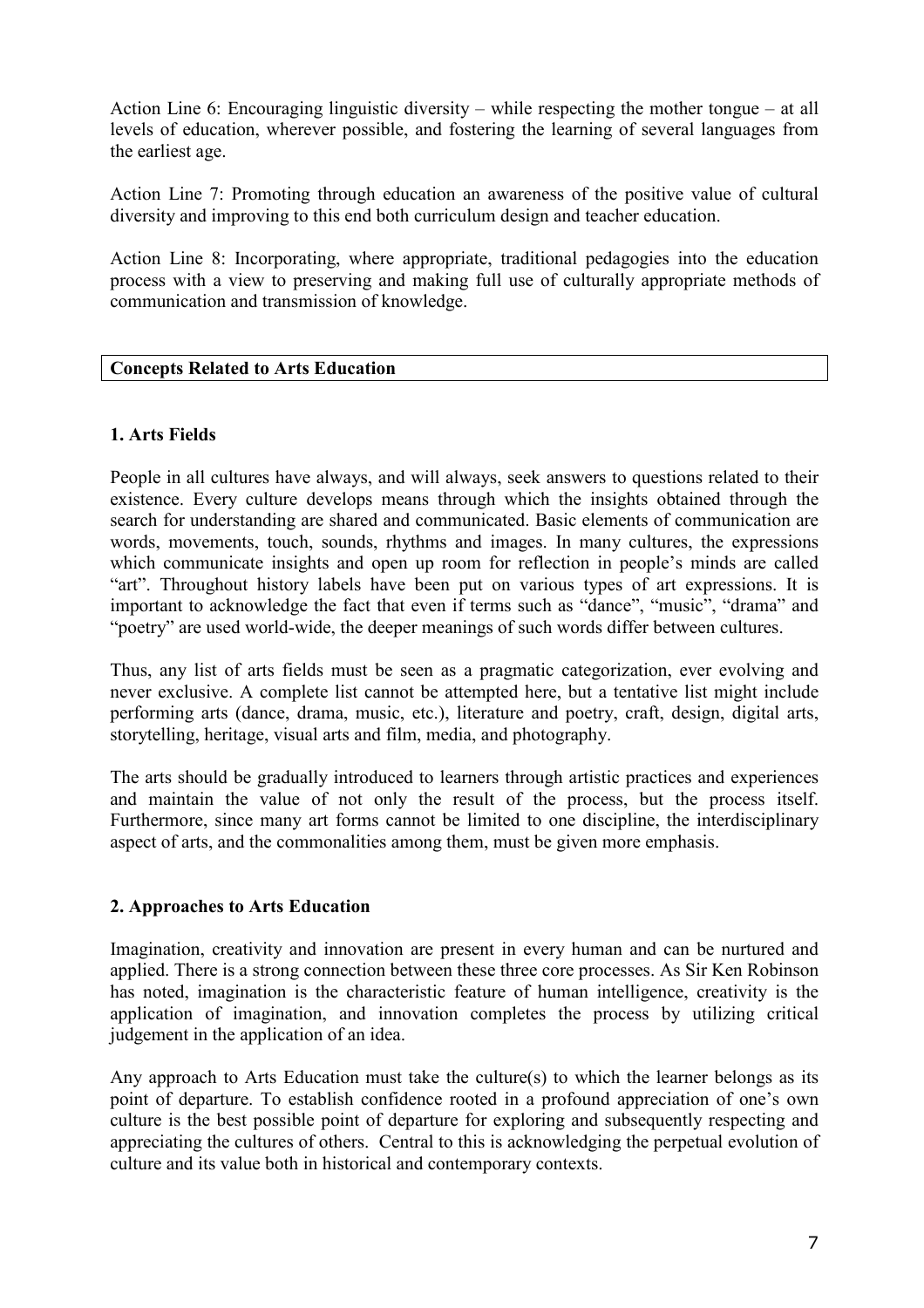Educational content and structure should not only reflect the characteristics of each art form but also provide the artistic means to practice communication and to interact within various cultural, social and historical contexts.

In this regard, there are two main approaches to Arts Education (which can be implemented at the same time and need not be distinct). The arts can be (1) taught as individual study subjects, through the teaching of the various arts disciplines, thereby developing students' artistic skills, sensitivity, and appreciation of the arts, (2) seen as a method of teaching and learning in which artistic and cultural dimensions are included in all curriculum subjects.

The Arts in Education (AiE) approach, utilizes the arts (and the practices and cultural traditions related to those arts) as a medium for teaching general curriculum subjects and as a way to deepen understanding of these subjects; for example, using colours, forms and objects derived from the visual arts and architecture to teach subjects such as physics, biology and geometry; or introducing drama or music as a method to teach languages. Drawing on the theory of "multiple intelligences", the AiE approach aims to extend the benefits of Arts Education to all students and subjects. This approach also aims to contextualize theory through the practical application of artistic disciplines. To be effective, this interdisciplinary approach requires changes in teaching methods and in teacher training.

## **3. Dimensions of Arts Education**

Arts Education is structured through three complementary pedagogical streams:

- Study of artistic works.
- Direct contact with artistic works (such as concerts, exhibitions, books, and films).
- Engaging in arts practices.

That is, there are three dimensions to Arts Education (1) the student gains knowledge in interaction with the artistic object or performance, with the artist and with his or her teacher; (2) the student gains knowledge through his or her own artistic practice; and (3) the student gains knowledge through research and study (of an art form, and of the relationship of art to history).

#### **Essential Strategies for Effective Arts Education**

High quality Arts Education requires highly skilled professional art teachers, as well as generalist teachers. It is also enhanced by successful partnerships between these and highly skilled artists.

Within this framework, at least two main objectives need to be addressed:

- Give teachers, artists and others access to the materials and education they need to do this. Creative learning needs creative teaching.
- Encourage creative partnerships at all levels between Ministries, schools, and teachers and arts, science and community organizations.

Successful partnerships are dependent on mutual understanding of the goals towards which the partners are working, and mutual respect for each other's competencies. In order to lay the groundwork for future collaboration between educators and artists, the competencies with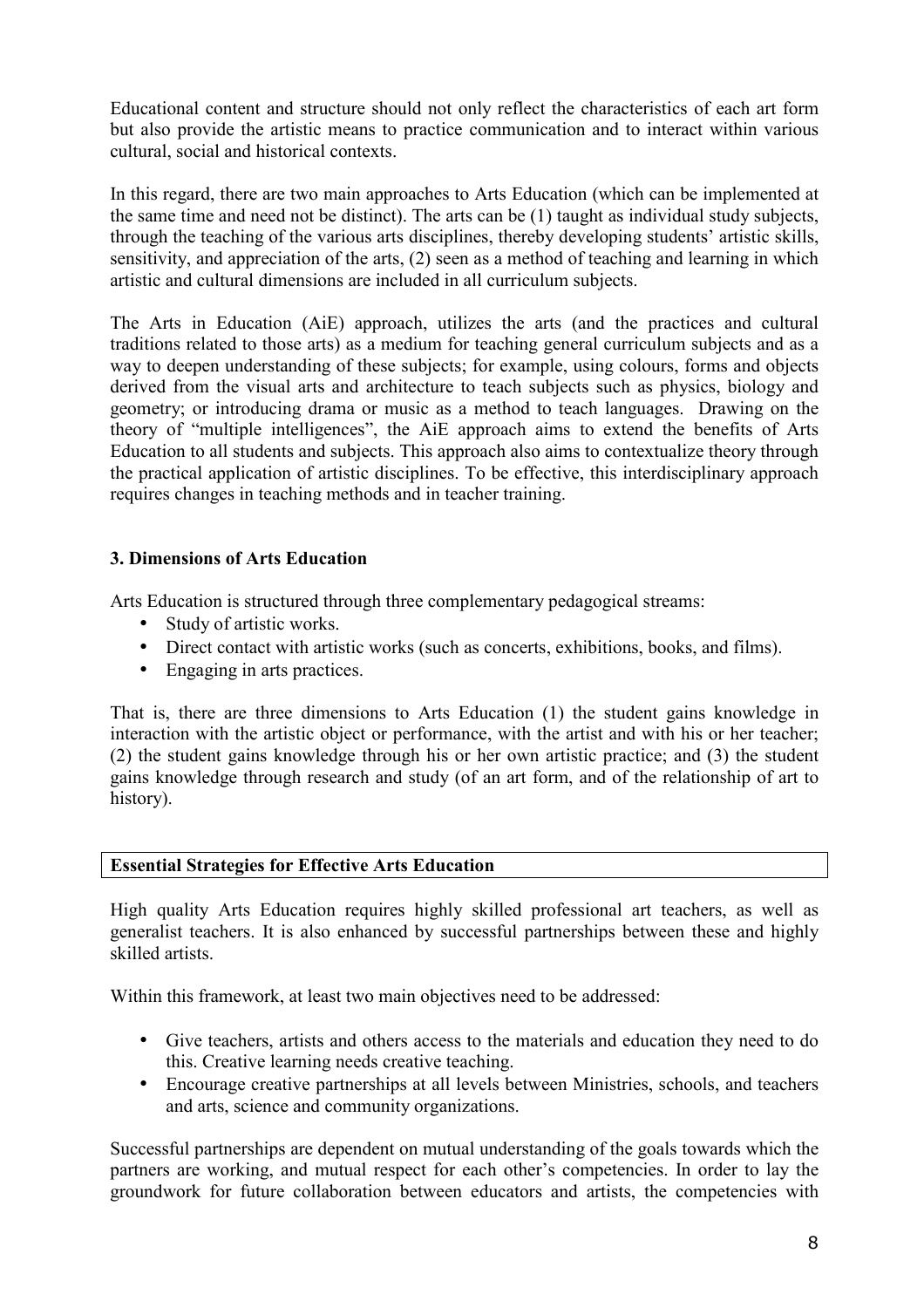which educators as well as artists enter their profession need to encompass insights into the other's field of expertise – including a mutual interest in pedagogy.

Programmes for teacher and artist education need to be revised to equip teachers and artists with the knowledge and experience necessary to share the responsibility for facilitating learning, and be able to take full advantage of the outcomes of cross-professional cooperation. To promote such cooperation entails specific arrangements which represent new challenges to most societies.

Thus, there are two main essential strategies for achieving effective Arts Education: relevant and effective education of teachers and artists, and the development of partnerships between education and cultural systems and actors.

#### **1. Education of teachers and artists**

This relates to the often very different experiences and perspectives that teachers of general subjects, arts teachers, and artists have concerning educational and cultural processes and practices. The more effective education of all of these actors in Arts Education, broadly defined, is therefore essential.

• Education of teachers of general subjects

In the best of circumstances, teachers (and school administrators) should be sensitive to the values and qualities of artists and have an appreciation for the arts. Teachers must also be provided with the skills to enable them to cooperate with artists in educational settings. This will allow them to reach their own personal potential as well as utilize the arts in teaching. It might also ensure that they have some knowledge of how to produce or perform works of art; the ability to analyse, interpret, and evaluate works of art; and an appreciation of works of art of other periods and cultures.

Taking into account the fact that the arts can help learning in areas that have been traditionally considered general curricula, primary teachers, especially, often use the Arts in Education (AiE) approach. For example, songs can be used to memorize key words in language, definitions in science and social studies or some mathematical concept or formula. Integrating the arts into the teaching of other subjects, especially at primary level may be one way of avoiding curriculum overload that some schools may experience. However this integration may not be effective if there is not specific teaching of the arts in parallel.

• Education for arts teachers

Teaching the arts must go further than simply teaching learners specific skills, practices, and bodies of knowledge. Therefore, in addition to studio competency, Arts Education programmes should move toward broader teacher preparation. Art teachers should be encouraged to draw on the skills of other artists, including those from other disciplines, while also developing the skills required to cooperate with artists and with teachers of other subjects in an educational setting.

Fully articulated arts teacher education programmes may encourage the development of knowledge and skills in: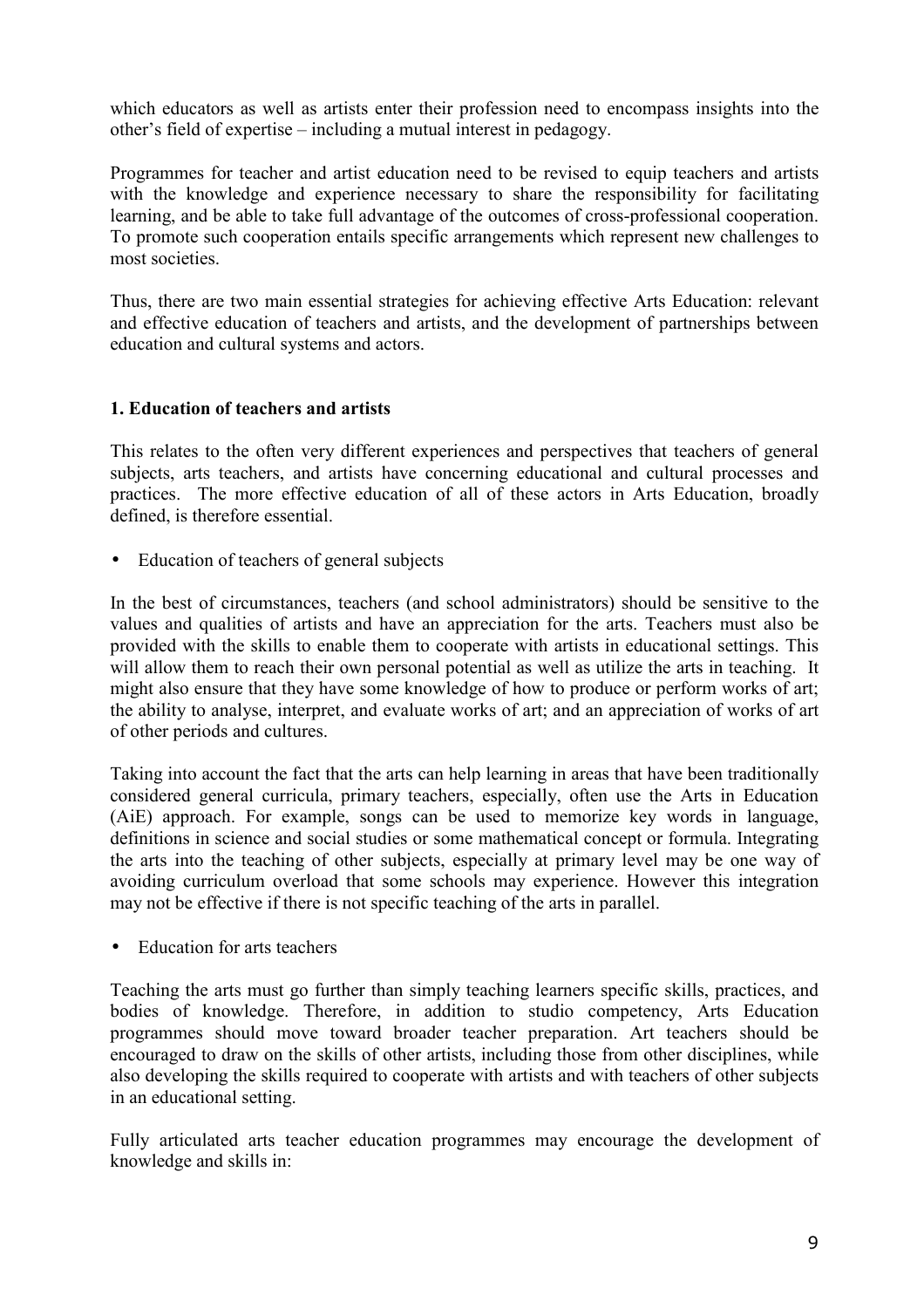- · One or more arts disciplines
- · Interdisciplinary arts expression
- · Methodologies for teaching the arts
- Methodologies for interdisciplinary teaching in and through the arts
- Curriculum design
- Assessment and evaluation appropriate for arts education
- Formal (school based) arts education
- · Informal (community based) arts education

Moreover, good schools alone will never be good enough. As discussed below, Arts Education can often be enhanced by partnerships with a wide range of individuals and organizations in the community. Activities such as visiting art museums and galleries or attending live performances, Artists in School (AIS) programmes, and Environmental Education through Arts Education, are valuable educational opportunities for teachers and students in all learning contexts.

There is also a need to focus on the use of new technologies in artistic creation, electronic music and new media, as well as online teaching in relation to preparing teachers of Arts Education. The use of new technologies has expanded the role of Arts Education and provides new roles for art teachers in the 21st century**.** These technologies can serve as an essential platform for collaboration among art teachers and between art teachers, artists, scientists and other educators.

Computer art, for example, has become accepted as an art form, as a legitimate form of art production, and as a method of teaching art. Nevertheless, computer art is not widely taught in schools. This is because while teachers of the fine arts, for example, are highly motivated to teach computer art in their classrooms, they often lack experience, pedagogical training, and resources.

Subject teachers at secondary school level may assign tasks that require collaboration among other specialized subjects. For example, the area of business and technology may be incorporated into the commercial aspect of the arts, or students may be given projects that connect the arts to history or social studies. This approach requires understanding about the value of Arts Education on the part of teachers of other subject areas.

Finally, it is important, at least at the local and perhaps national level, to establish guidelines and standards for art teacher preparation in pre-service education. Various sets of standards have been developed<sup>5</sup> and may serve as a frame of reference for each country's efforts in planning, implementing, and evaluating their own Arts Education programmes.

#### *(See Case Study in the Annex)*

• Education for artists

Artists of all disciplines, as well as cultural professionals, should also be given the opportunity to improve their pedagogical capabilities and develop the skills needed both to cooperate with educators in schools and learning centres and, more directly, to communicate and interact

<sup>&</sup>lt;sup>5</sup> Principally in the USA, such as: Early Adolescence through Young Adulthood Art standards by the National Board for Professional Teaching Standards (NBPTS), Standards for Art Teacher Preparation , Purposes, Principles, and Standards for School Art Programmes, and The National Visual Arts Standards.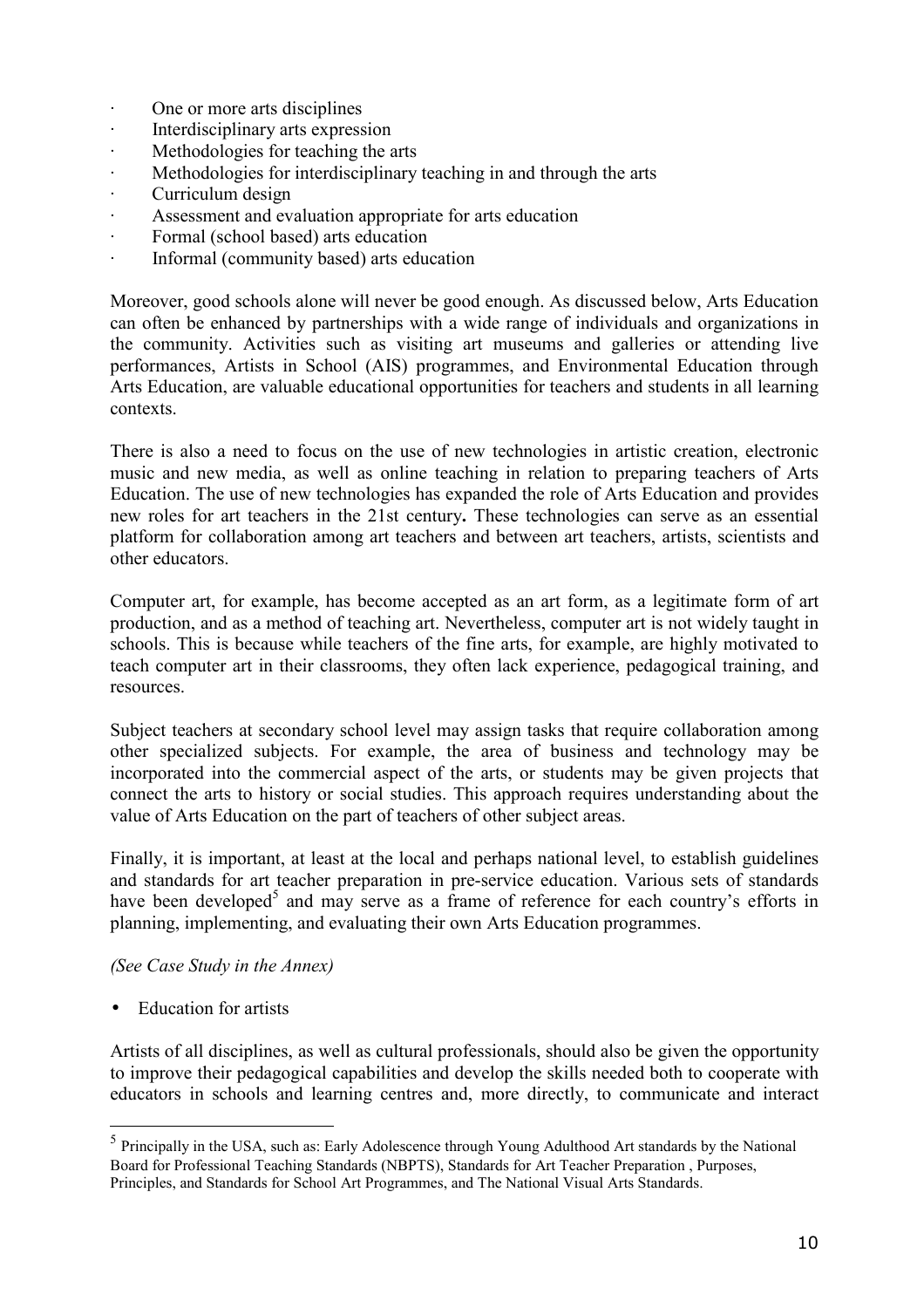effectively with learners. Joint activities and projects between artists-in-training and teachersin-training can also help to ensure future collaboration.

*(See Case Study in the Annex)* 

As with the development of partnerships between cultural and educational institutions and perspectives, the improvement and enrichment of the education of all those involved in Arts Education is crippled by a lack of financial resources and, especially in non-urban settings, cultural resources such as libraries, theatres, and museums.

## **2. Partnerships**

Although creativity is ranked very high in most policy documents, there exists a lack of fundamental recognition of the importance of quality education as a principal means to facilitate creativity. Implementing Arts Education programmes is neither expensive nor difficult to put into practice if the philosophy behind it rests on partnerships.

With this in mind, a joint responsibility for Arts Education within the Ministries responsible for Culture and/or Education and between the various mechanisms that secure the implementation and evaluation of Arts Education programmes is needed; with each entity clearly aware of its contribution to the process. The creation of synergies between the arts and education in the promotion of creative learning can best be achieved through the following types of partnerships.

#### • **Ministerial level or municipality level**

Partnerships may exist between separate entities of the Ministry of Culture, the Ministry of Education, and Ministries of higher education and research in forming joint policies and budgets for class projects that take place inside or outside school hours (curricular and extracurricular). Arts and education may also be united on a policy level among Ministries of Education and Culture and municipalities (which often are the entities in charge of both educational and cultural institutions) to link the education system and the cultural world, through implementing projects of cooperation between cultural institutions and schools. These partnerships intend to place art and culture at the centre of education rather than at the margins of the curriculum.

*(See Case Study in the Annex)* 

## • **School level**

Throughout the world, most cities, towns and villages have some kind of cultural facility. In the current environment it is recognized that the learning process is no longer limited exclusively to schools. New possibilities of pedagogy have resulted from the development of partnerships between schools and cultural institutions. In some countries, there is longstanding collaboration between these institutions; however, the extent and effectiveness of these partnerships vary widely.

Support and genuine commitment by both cultural institutions and schools are vital to ensure the success of the collaboration. Close partnerships have brought about innovative programmes, mainly in the form of visits to cultural institutions. Such visits provide students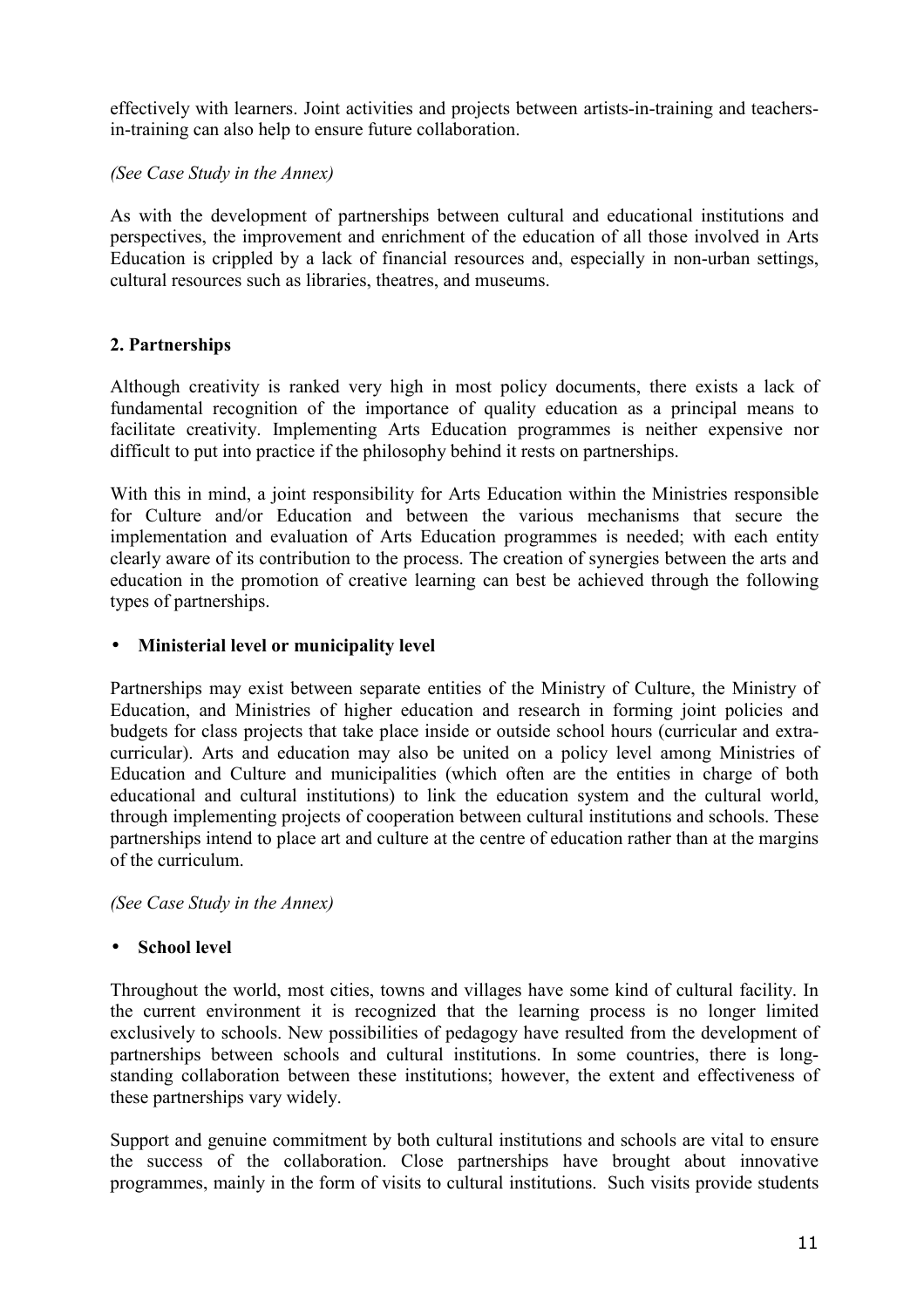with a wealth of information, artistic encounters and opportunities to see and get absorbed into artistic processes, and also provide vast potential for integrated teaching practices. In primary education – where young children respond strongly to visual learning – active collaboration between institutions can provide opportunities for enriched teaching methods. *(See Case Study in the Annex)* 

#### • **Teacher level**

Effective partnerships are also fruitful for teachers. By inviting artists, with their experience and expertise in movement, words, sound and rhythm, images, to develop a project, on a partnership basis, in in-school and extra-curricula programmes, teachers can benefit from new experiences which can enrich their teaching methods. In-school projects might involve collaboration between the artist, the teacher, and the school, and are designed to match the age of the participants, the teaching methods, and the duration of the classroom activity.

In some cases, cultural institutions provide comprehensive online teaching resources for teachers, arts educators, families and students.

#### *(See Case Study in the Annex)*

There are many challenges to the development of such partnerships. Budgets for anything related to Arts Education, if they exist, may be centralized in one ministry or department with little opportunity (or willingness) to share them with another. Government bureaucracies, at all levels, are sometimes narrow in their perspectives with little motivation for cooperation. And, of course, there are differences in the individual and structural "cultures" between the educational and cultural fields.

#### **Research on Arts Education, and Knowledge Sharing**

Building creative capacities and cultural awareness for the  $21<sup>st</sup>$  Century through Arts Education requires informed decision-making. For decision makers to accept and endorse the implementation of Arts Education and Arts-in-Education, it is necessary to provide evidence of its effectiveness.

It can be argued that creativity as expressed through culture is the world's most equitably distributed resource. However, research indicates that certain education systems can stifle creativity while others can promote it. The assumption is that Arts Education is one of the best media for nurturing creativity (when the methods of teaching and learning support it), but the mechanisms for this are not well documented and the argument is therefore not well received by policy makers. Further research into this area is therefore needed.

While there has been some research into Arts Education as an educational field, and evidence supporting the benefits of integrating the arts into education exists, in many countries this evidence is scarce, anecdotal and difficult to access.

While there are many cases of successful design and implementation of arts education programmes, they often fail to convey their theoretical assumptions or fail to adequately document their outcomes. There are therefore few best-practice case studies which can be used to support advocacy processes. This lack of a readily accessible body of information is deemed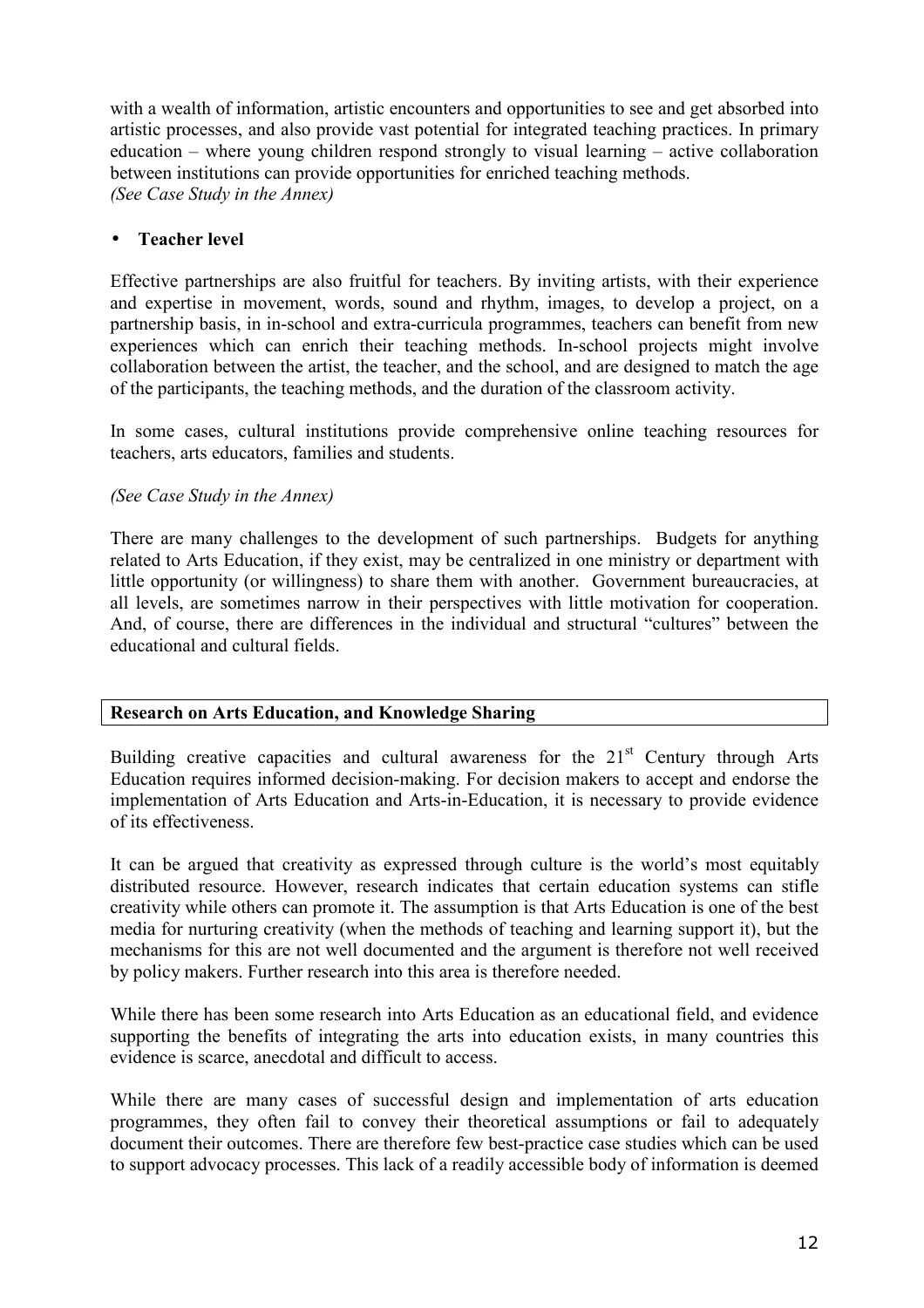as a major setback for improving practice, influencing policy making, and integrating the arts into educational systems.

As discussed, the nature of learning activities in Arts Education includes the creating of art, as well as reflecting on the appreciation, observation, interpretation, critique and philosophising about creative arts. These characteristics of the nature of teaching and learning in Arts Education have important implications for research methods in art. Researchers in Arts Education must look, think, and observe both from an artistic and pedagogical perspective.

Such research can take place at the global, national, and institutional level, or be disciplinebased, and should focus on such areas as:

- Descriptions of the nature and extent of current Arts Education programmes.
- The links between Arts Education and creativity.
- The links between Arts Education and social abilities/active citizenship/empowerment.
- Evaluations of Arts Education programmes and methods, in particular of the value they add in terms of social and individual outcomes.
- The diversity of methods for delivering Arts Education.
- The effectiveness of Arts Education policies.
- The nature and impact of partnerships between education and culture in the implementation of Arts Education.
- The development and use of teacher education standards.
- Assessment of students´ learning in Arts Education (evaluating best practice in assessment techniques).
- The influence of cultural industries (such as television and film) on children and other learners in terms of their education in the arts, and methods to ensure the cultural industries provide citizens with responsible kinds of Arts Education.

Implementing Arts Education research should involve the following steps:

- Creating an arts research agenda and seeking funding to support it.
- Organizing seminars for research on Arts Education in order to promote research efforts.
- Conducting surveys of research interests among arts educators.
- Promoting interdisciplinary collaboration on research methodologies for Arts Education.

Finally, and more specifically, research into Arts Education can be undertaken by universities and other institutions in collaboration with a clearinghouse (or "Observatory") which collects, analyzes, repackages and disseminates information and knowledge about Arts Education. Clearinghouses are a reliable source of data for advocacy and lobbying. A clearinghouse can collect information on a specific area of interest (e.g. performing arts education), or can have a geographical range (e.g. arts education in India).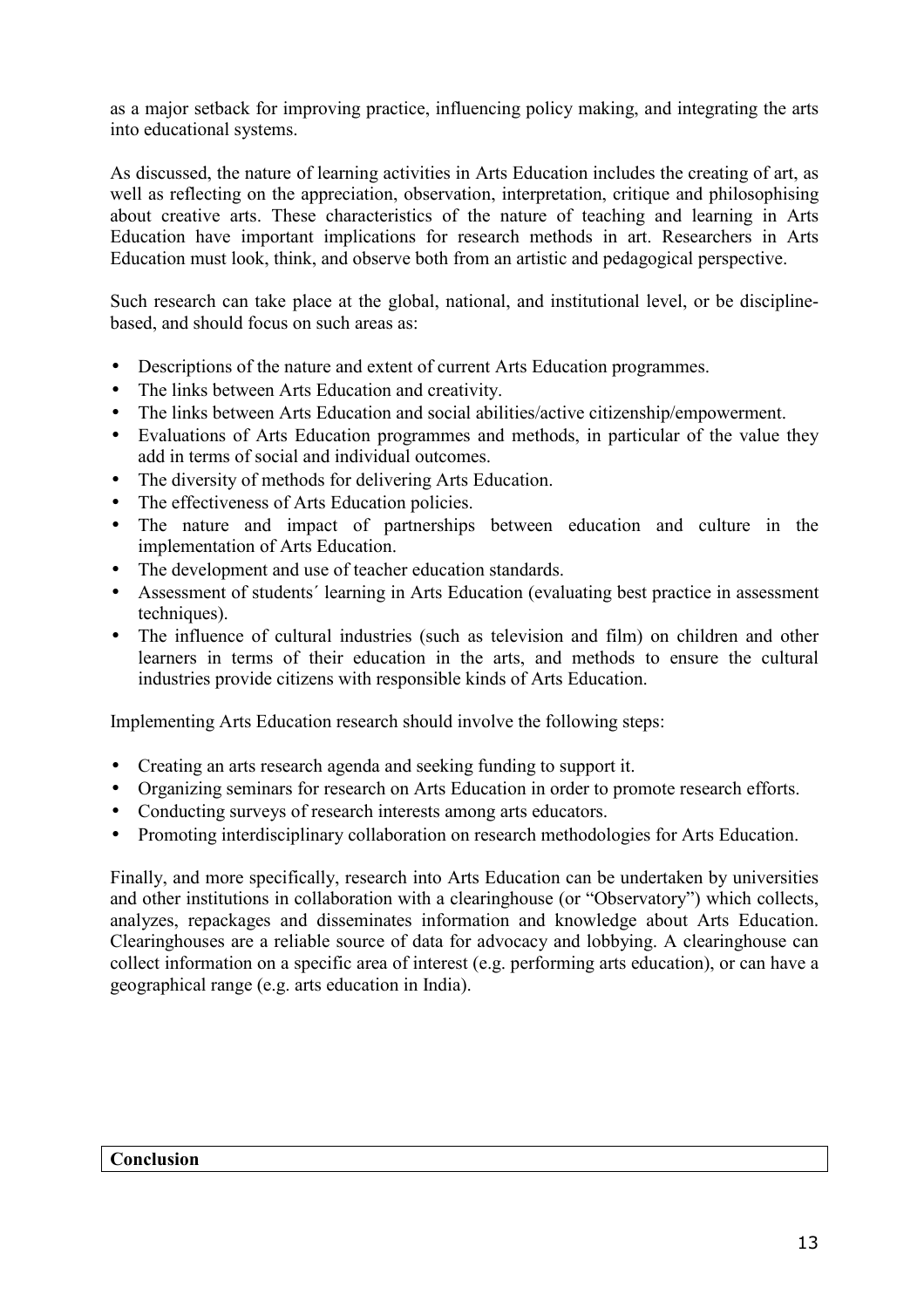Building creative capacity and cultural awareness for the  $21<sup>st</sup>$  Century is both a difficult and a critical task, but one that cannot be eluded. All forces of society must be engaged in the attempt to ensure that the new generations of this century gain the knowledge and skills and, perhaps even more importantly, the values and attitudes, the ethical principles and the moral directions to become responsible citizens of the world and guarantors of a sustainable future.

Universal education, of good quality, is essential. This education, however, can only be good quality if, through Arts Education, it promotes the insights and perspectives, the creativity and initiative, and the critical reflection and occupational capacities which are so necessary for life in the new century.

It is hoped that this Road Map will be used as a template, a set of overall guidelines for the introduction or promotion of Arts Education; to be adapted – changed and expanded as necessary – to meet the specific contexts of nations and societies around the world.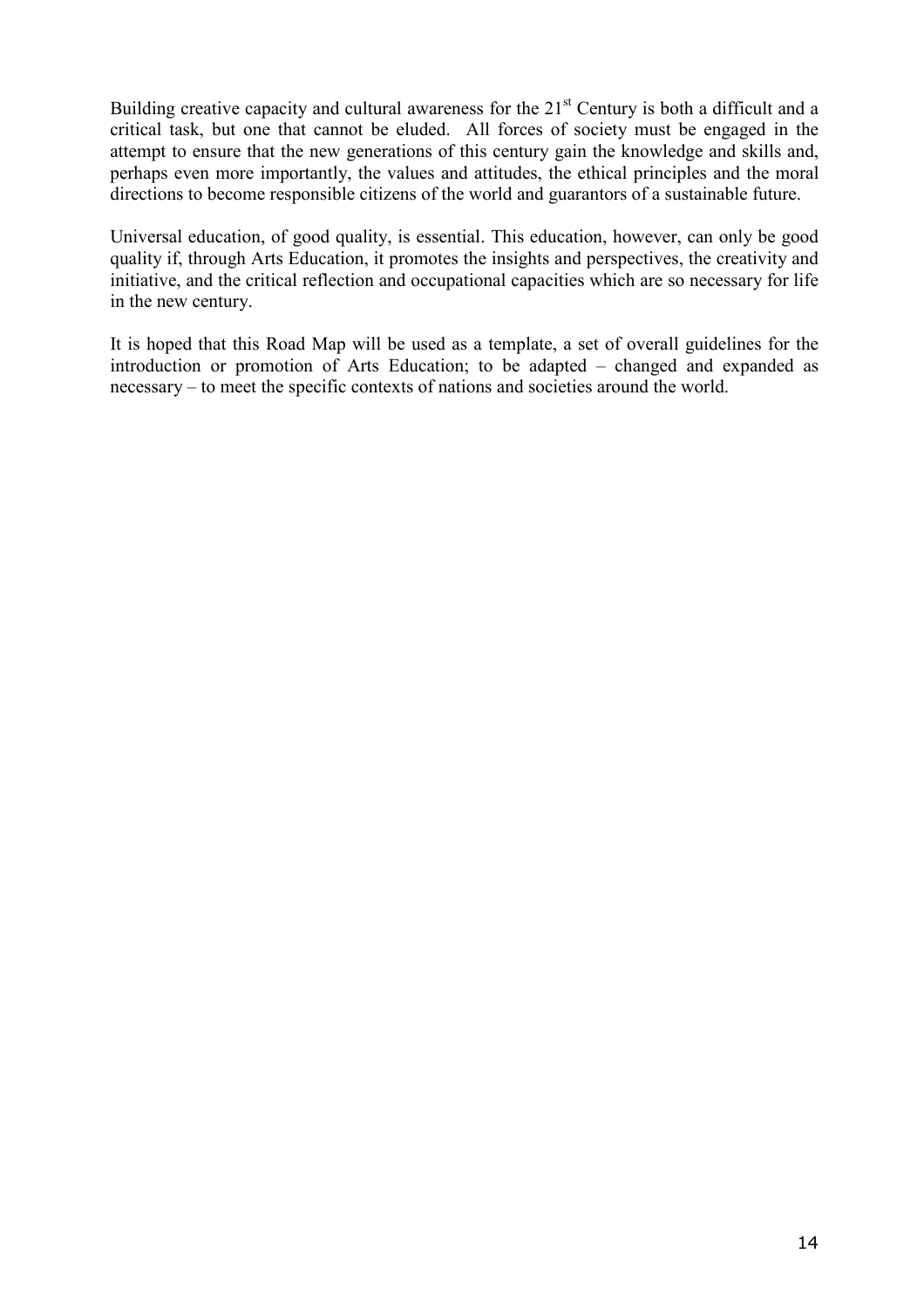## **Recommendations**

The participants of the UNESCO World Conference on Arts Education, having endorsed the declarations elaborated at regional and international preparatory conferences held during 2005 in Australia (September), Colombia (November), Lithuania (September), Republic of Korea (November) and Trinidad and Tobago (June), and those recommendations which were elaborated at the African and the Arab States regional discussions groups meetings held at the World Conference on Arts Education (Lisbon, 6 to 9 March 2006) $^6$  reiterate the following considerations:

- Noting that the development, through Arts Education, of an aesthetic sense, creativity and the faculties of critical thinking and reflection inherent to the human condition is the right of every child and young person<sup>7</sup>;
- Considering that greater awareness must be created among children and young people both of themselves and of their natural and cultural environment, and that access for all to cultural goods, services, and practices must be among the objectives of educational and cultural systems;
- Recognizing the role of Arts Education in preparing audiences and different sectors of the public to appreciate artistic manifestations;
- Understanding the challenges to cultural diversity posed by globalization and the increasing need for imagination, creativity and collaboration as societies become more knowledge-based;
- Acknowledging that in many societies art traditionally was, and often continues to be, part of everyday life and plays a key role in cultural transmission and in community and individual transformation;
- Noting the essential needs of young people to have a space for artistic activities, such as community-cultural centres and art museums;
- Noting that among the most important  $21<sup>st</sup>$  century challenges is an increasing need for creativity and imagination in multicultural societies – which Arts Education can address efficiently;
- Recognizing that there is a need for our contemporary societies to develop educational and cultural strategies and policies that transmit and sustain cultural and aesthetic values and identity so as to promote and enhance cultural diversity and to develop peaceful, prosperous, and sustainable societies;
- Taking into account the multi-cultural nature of most nations of the world, where a confluence of cultures is represented, resulting in a unique combination of communities, nationalities, and languages; that this cultural complexity has spawned a creative energy and produced indigenous perspectives and practices in education that are specific to these nations; and that this rich cultural heritage, both tangible and intangible, is under threat from multiple and complex socio-cultural, economic, and environmental changes;
- Recognizing the value and applicability of the arts in the learning process and their role in developing cognitive and social skills, promoting innovative thinking and creativity, and encouraging behaviours and values which underlie social tolerance and the celebration of diversity;

<sup>&</sup>lt;sup>6</sup> The complete version of the Declarations and Recommendations can be found in the Working document of the World Conference on Arts Education in the UNESCO Links to Education and Art portal:<br>http://www.unesco.org/culture/lea.

 $\frac{1}{7}$  See "Road Map for Arts Education", pages 2 and 3.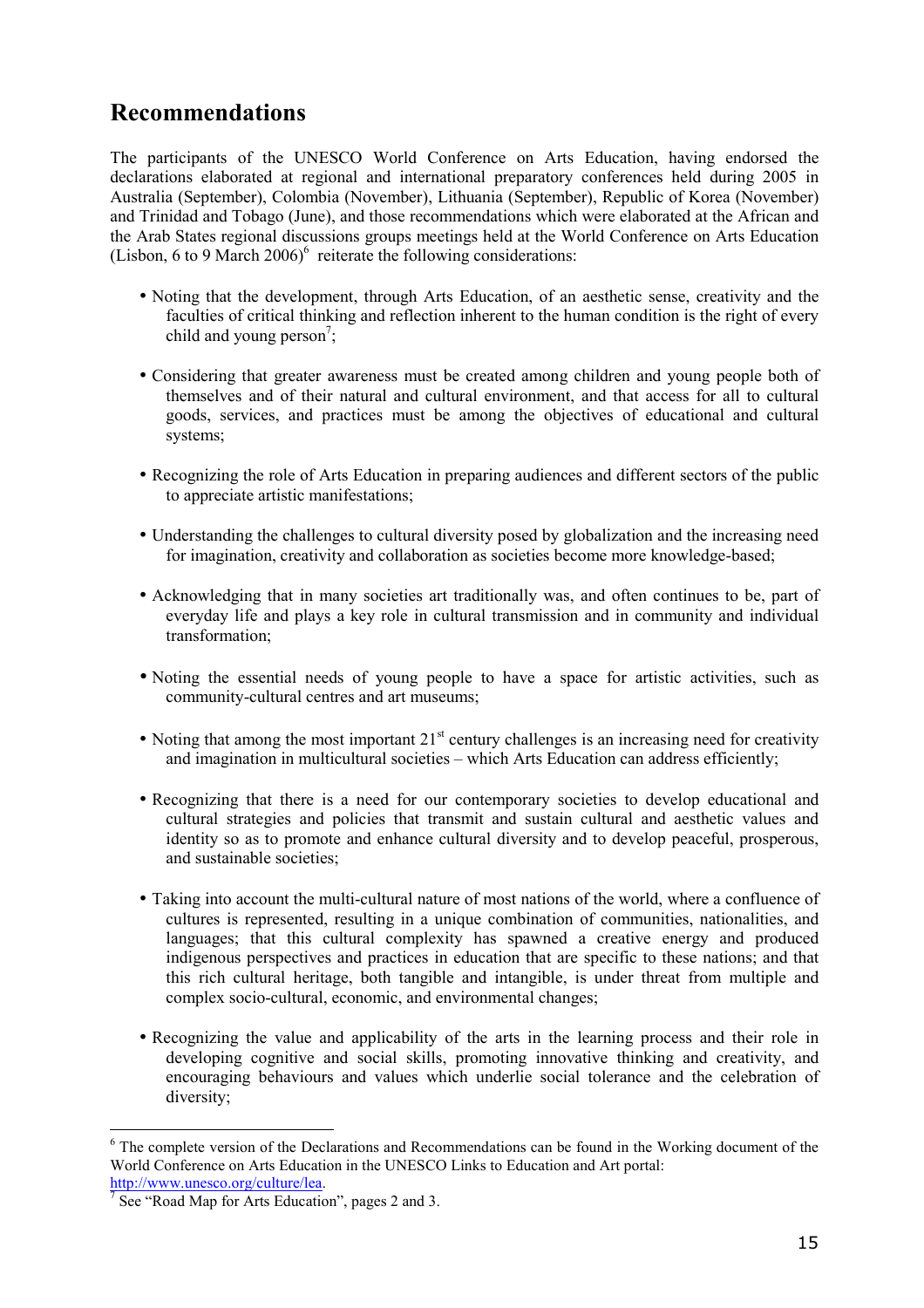- Recognizing that Arts Education brings about improved learning and skills development through its emphasis on flexible structures (such as related time, discipline and roles), relevance to the learner (meaningfully connected with the lives of children and their social and cultural environment), and cooperation between formal and informal learning systems and resources;
- Recognizing the convergence between the traditional conception of arts in societies and the more recent understanding that learning through the arts can lead to improved learning and skills development;
- Understanding that Arts Education, by engendering a range of cross-cutting skills and abilities and raising student motivation and active participation in class, can increase the quality of education, thereby contributing to achieving one of the six Education for All (EFA) goals of the Dakar World Conference on Education for All (2000);
- Considering that Arts Education can play a very useful role in therapy for children with disabilities, and in post-disaster and post-conflict contexts;
- Acknowledging that Arts Education, like all types of education, must be of high quality to be effective;
- Taking into account that Arts Education, as a form of ethical and civic construction, constitutes a basic tool for social integration and can help to address critical issues facing many societies, including crime and violence, persistent illiteracy, gender inequalities (including male underachievement), child abuse and neglect, political corruption, and unemployment.
- Observing the development of information and communication technologies (ICT) in all areas of societies and economies, and the potential they represent for enhancing Arts Education;

However, a number of challenges have been identified, which are reiterated as follows:

- Recognizing that, in many countries, education policies place little value on Arts Education, which is reflected in the isolation and devaluation of this area of knowledge:
- Observing that cultural and educational systems and concerns are often dissociated, with two separate agendas often moving in parallel or even opposite directions;
- Considering that there are insufficient teacher training programmes specializing in Arts Education and that general teacher education programmes do not adequately promote the role of the arts in teaching and learning;
- Observing that artists and their participation in the processes of Arts Education are insufficiently recognized;
- Noting that there exists a vast field of experience in Arts Education that is neither researched nor systematized; and
- Acknowledging that budgets for Arts Education are either non-existent or insufficient to cover its routine and development needs;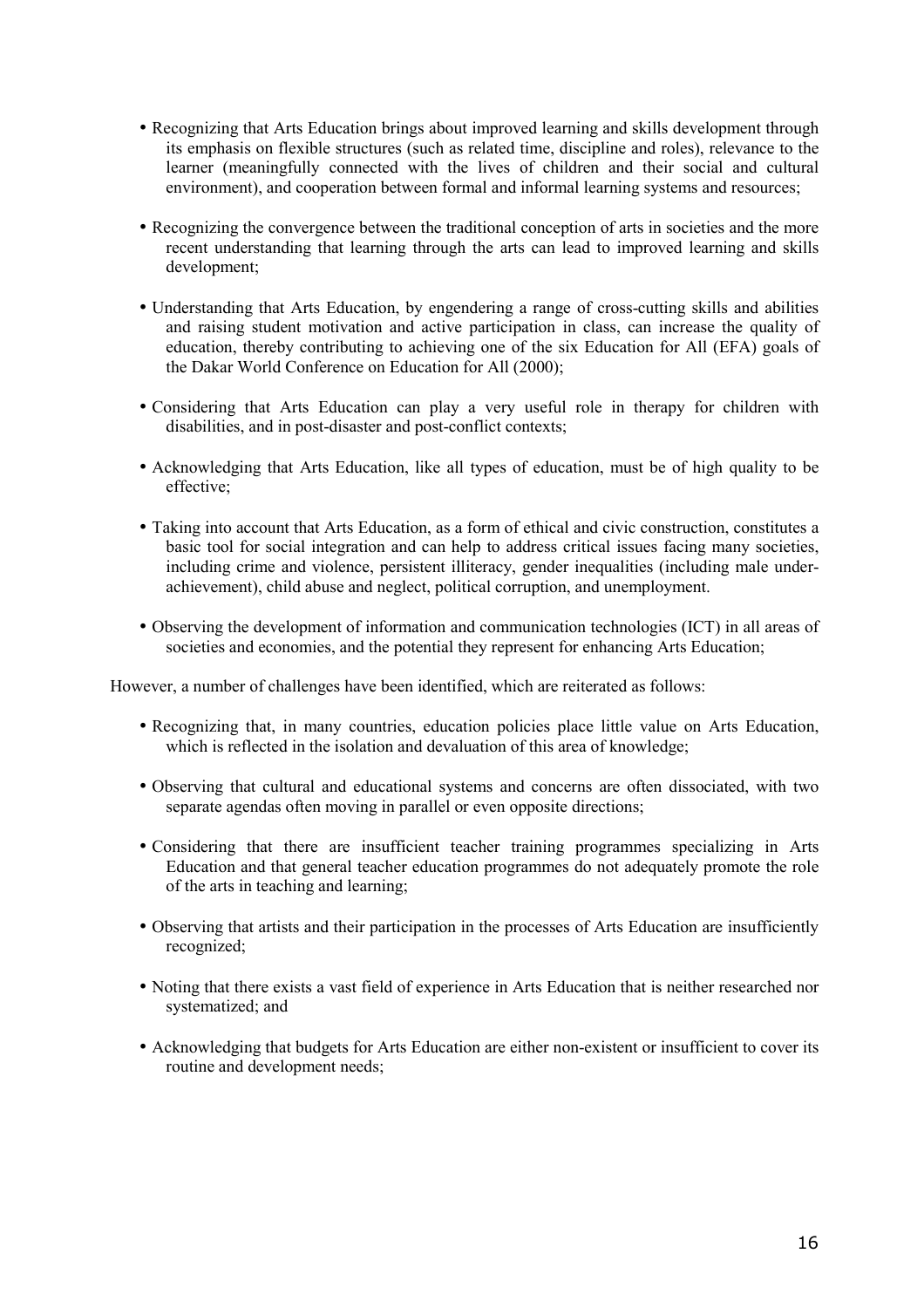The following recommendations have been compiled from the above-mentioned preparatory conferences and from regional discussing group meetings.

#### **1. Recommendations for Educators, Parents, Artists, and Directors of Schools and Educational Institutions**

#### *Advocacy, Support and Education*

- Raise public awareness and promote the value and social impact of Arts Education, creating a demand for Arts Education and skilled arts educators;
- Provide leadership, support and assistance for teaching and learning in and through the arts;
- Promote active participation in, and accessibility to, the arts for all children, as a core component of education;
- Encourage the use of local, contextualized human and material resources as both the providers and the content of quality education;
- Provide resources and learning materials to assist educators to develop, utilize, and share new arts-rich pedagogy;
- Provide assistance to enable Arts Education practitioners to harness technological developments which will enable Arts Education to reach marginalized groups, and facilitate the creation of innovative knowledge products and the sharing of knowledge;
- Support ongoing professional development of teachers, artists and community workers, in order to develop in professionals an appreciation of cultural diversity and enable them to develop their students' potential to create, critique and innovate;
- Encourage and promote the development of art practices through digital media;
- Set up, if they do not exist, cultural centres and other Arts Education spaces and facilities for youth;

#### *Partnerships and Cooperation*

- Encourage active and sustainable partnerships between educational contexts (formal and nonformal) and the wider community;
- Facilitate participation in learning contexts by local arts practitioners and the inclusion of local art forms and techniques in learning processes in order to strengthen local cultures and identity;
- Facilitate cooperation between schools and parents, community organizations and institutions, and mobilize local resources within communities to develop Arts Education programmes, so as to enable communities to share transmitting cultural values and local art forms;

#### *Implementation, Evaluation and Knowledge-sharing*

- Implement and evaluate collaborative school-community projects that are based on the principles of inclusive cooperation, integration and relevance;
- Encourage effective documentation and sharing of knowledge between teachers;
- Share information and evidence with stakeholders, including governments, communities, the media, NGOs and the private sector;

#### **2. Recommendations for Government Ministries and Policy Makers**

#### *Recognition*

- Recognize the role of Arts Education in preparing audiences and different sectors of the public to appreciate artistic manifestations;
- Acknowledge the importance of developing an Arts Education policy which articulates the links between communities, educational and social institutions and the world of work;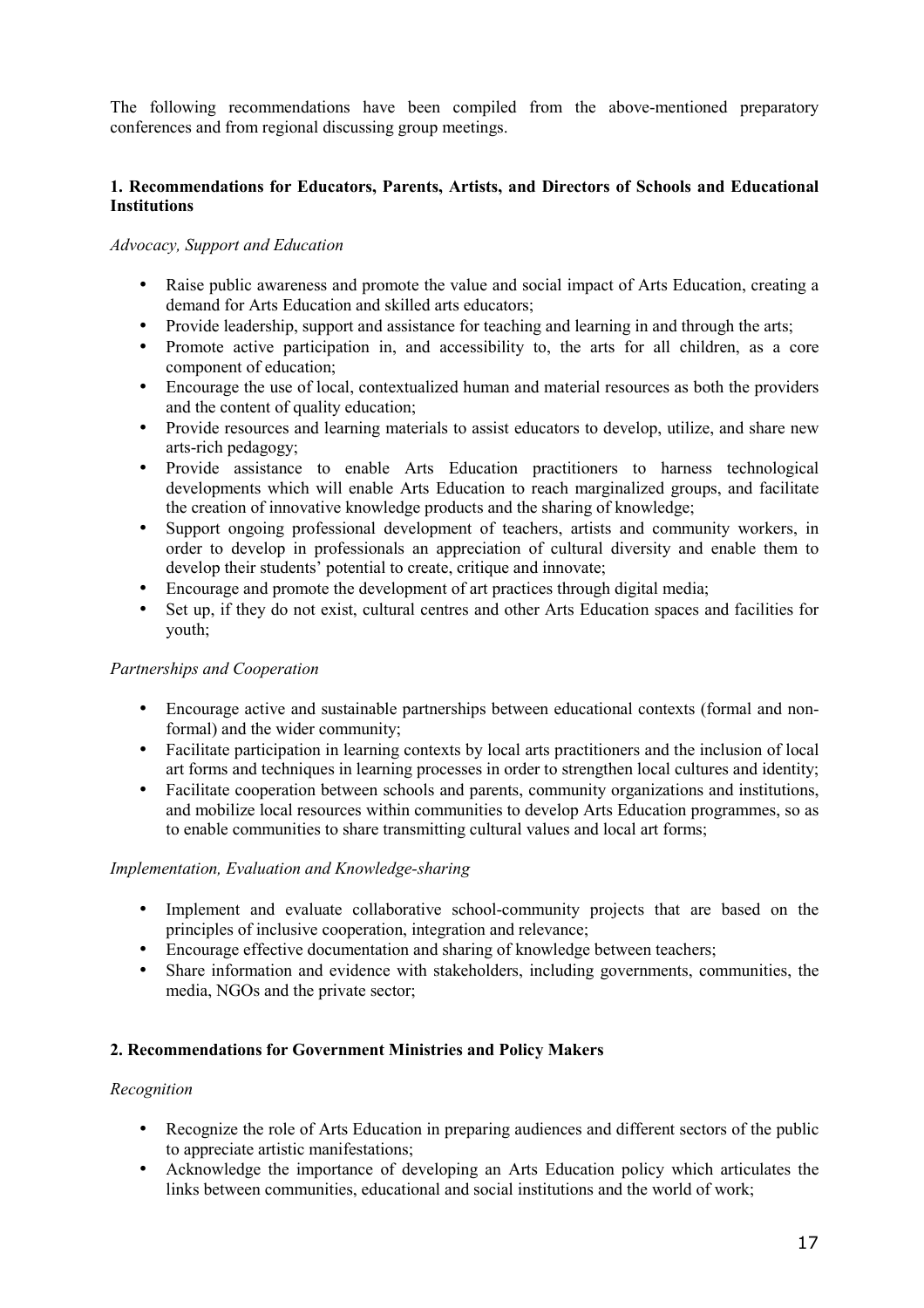- Recognize the value of successful locally-developed, culturally-relevant Arts Education practices and projects. Recognize that future projects should replicate the successful practices implemented so far;
- Give priority to the need to generate better understanding and deeper recognition among the public of the essential contributions made by Arts Education to individuals and society;

#### *Policy Development*

- Translate the growing understanding of the importance of Arts Education into the commitment of resources sufficient to translate principles into action, in order to create a greater awareness of the benefits of arts and creativity for all and support for the implementation of a new vision for arts and learning;
- Design policies for national and regional research in the area of Arts Education, taking into account the specificities of ancestral cultures as well as vulnerable population groups;
- Encourage development of strategies for implementation and monitoring, so as to ensure the quality of Arts Education;
- Give Arts Education a permanent central place in the educational curriculum, funded appropriately, and staffed by teachers of appropriate quality and skill;
- Take research into account when making funding and programme decisions and articulate new norms of assessment of the impact of Arts Education (since it can be demonstrated that Arts Education can contribute significantly to the improvement of student performance in areas such as literacy and numeracy, as well as providing human and social benefits;
- Guarantee continuity that transcends governmental programmes in the States´ public policies on Arts Education;
- Adopt regional policies in terms of arts education for all countries of a region (eg. African Union);
- Include Arts Education in Cultural Charters adopted by all Member States;

#### *Education, Implementation and Support*

- Make professional education for artists and teachers available to enhance the quality of Arts Education delivery and, where they don't exist, set up arts-education departments in universities;
- Make education of arts teachers a new priority within the education system, enabling them to contribute more effectively to the process of learning and cultural development, and make sensitization to the arts a part of the training of all teachers and of education actors;
- Make trained teachers and artists available in educational institutions and non-formal settings in order to permit and foster the growth and promotion of Arts Education;
- Implement the arts throughout the school curriculum as well as in non-formal education;
- Make Arts Education available inside and outside schools to all individuals, whatever their abilities, needs and social, physical, mental or geographical situation;
- Produce and make available to all schools and libraries the material resources necessary for the effective delivery of the arts. Including space, media, books, art materials and tools;
- Provide Arts Education to indigenous peoples in a manner appropriate to their cultural methods of teaching and learning, accessible in their own languages; recalling the principles contained in the UNESCO Declaration on Cultural Diversity;
- Study ways and means to draw up localized Arts Education programmes based on local values and traditions.

#### *Partnerships and Cooperation*

• Promote partnerships among all concerned ministries and governmental organizations to develop coherent and sustainable Arts Education policies and strategies;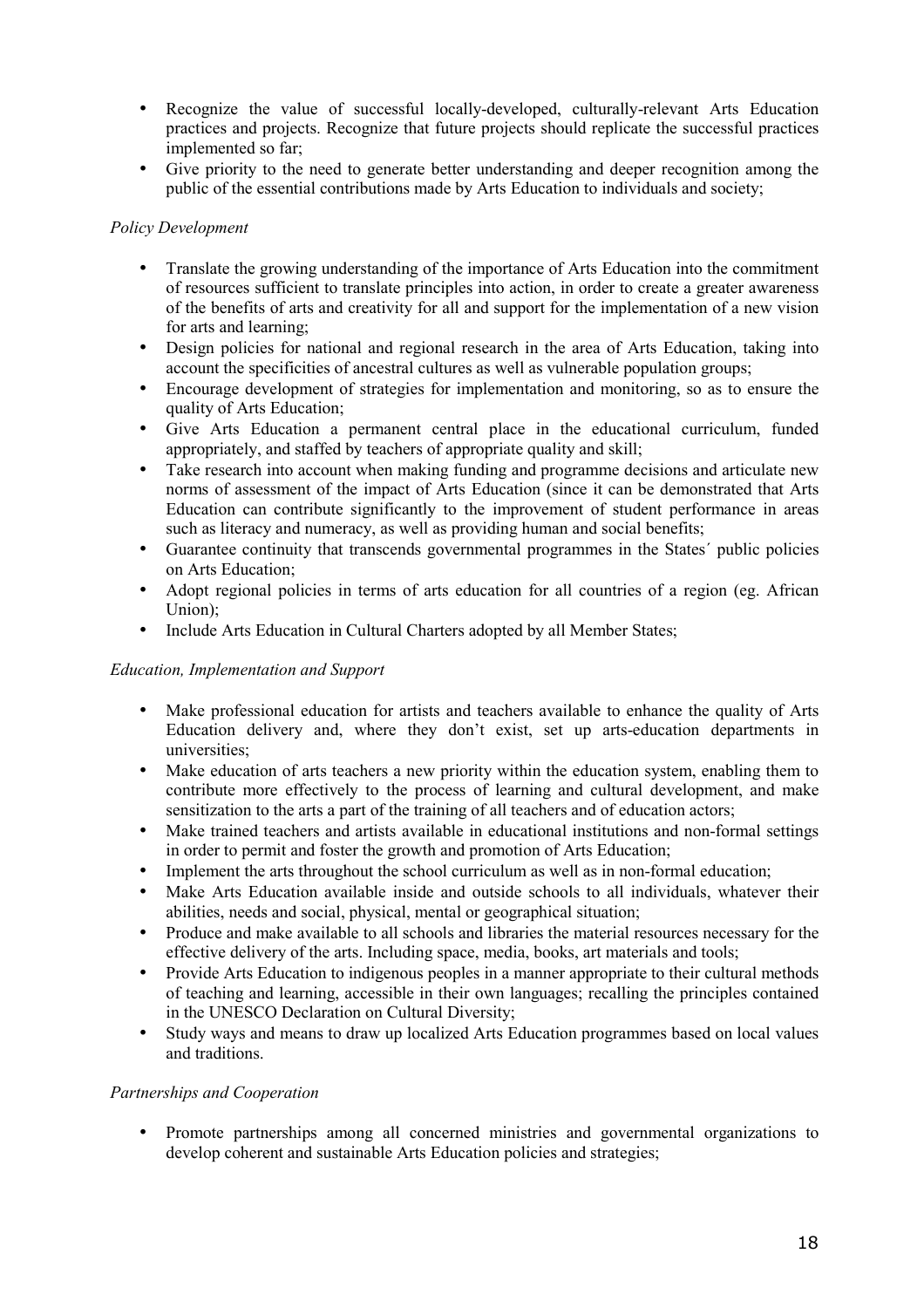- Encourage government officials at every level join forces with educators, artists, NGOs, lobby groups, members of the business community, the labour movement and members of civil society to create specific advocacy action plans and messages;
- Encourage the active involvement in education of arts and cultural institutions, foundations, media, industry, and members of the private sector;
- Integrate partnerships among schools, artists and cultural institutions into the core educational process;
- Promote sub-regional and regional cooperation in the field of arts education, in view of reinforcing regional integration;

#### *Research and Knowledge-sharing*

- Develop a complete databank of human and material Arts Education resources and make this available to all educational institutions, including via the Internet;
- Ensure dissemination of information about Arts Education, implementation and follow-up by Ministries of Education and Culture;
- Encourage the creation of collections and inventories of works of art that enrich Arts Education<sup>:</sup>
- Document the current oral culture of societies-in-crisis:

#### **3. Recommendations for UNESCO and Other Intergovernmental and Non-governmental organizations**

#### *Advocacy and Support*

- Reflect the important contributions that Arts Education can offer to all areas of society and identify Arts Education as a major cross-sectoral strategy;
- Link Arts Education with appropriate resources and to related areas such as Education for All and Education for Sustainable Development;
- Emphasize the need for bottom-up strategies that empower and validate practical, grassroots initiatives;
- Promote knowledge of socio-cultural and environmental problems through Arts Education programmes so that pupils develop values concerning their environment, a sense of belonging and of commitment to sustainable development;
- Encourage communication media to support the objectives of Arts Education and to promote aesthetic sensitivity and foster artistic values in the general public;
- Continue to include Arts Education in international programmes;
- Make provisions in budgets to foster Arts Education and to promote its inclusion in school curricula;
- Promote the development and implementation of Arts Education at different levels and in the different modalities of education programmes from an interdisciplinary and trans-disciplinary perspective, the purpose being to open up new aesthetic channels;
- Promote investments that provide Arts Education with the cultural goods, material resources and funding to:
	- o Create specialized areas in schools and cultural spaces that offer a variety of forms of Arts Education;
	- o Provide specialized didactic materials, including publications in mother-tongue languages;
	- o Ensure the development of Arts Education and promote fair pay and working conditions for teaching professionals who are developing this area of knowledge.
- Actively encourage governments and other agencies to facilitate collaboration between ministries, departments, cultural institutions, NGOs and arts professionals;
- Convene future conferences on Arts Education in recognition of the importance of facilitating regular reflection and continuous improvement. In this regard, the Ministers and other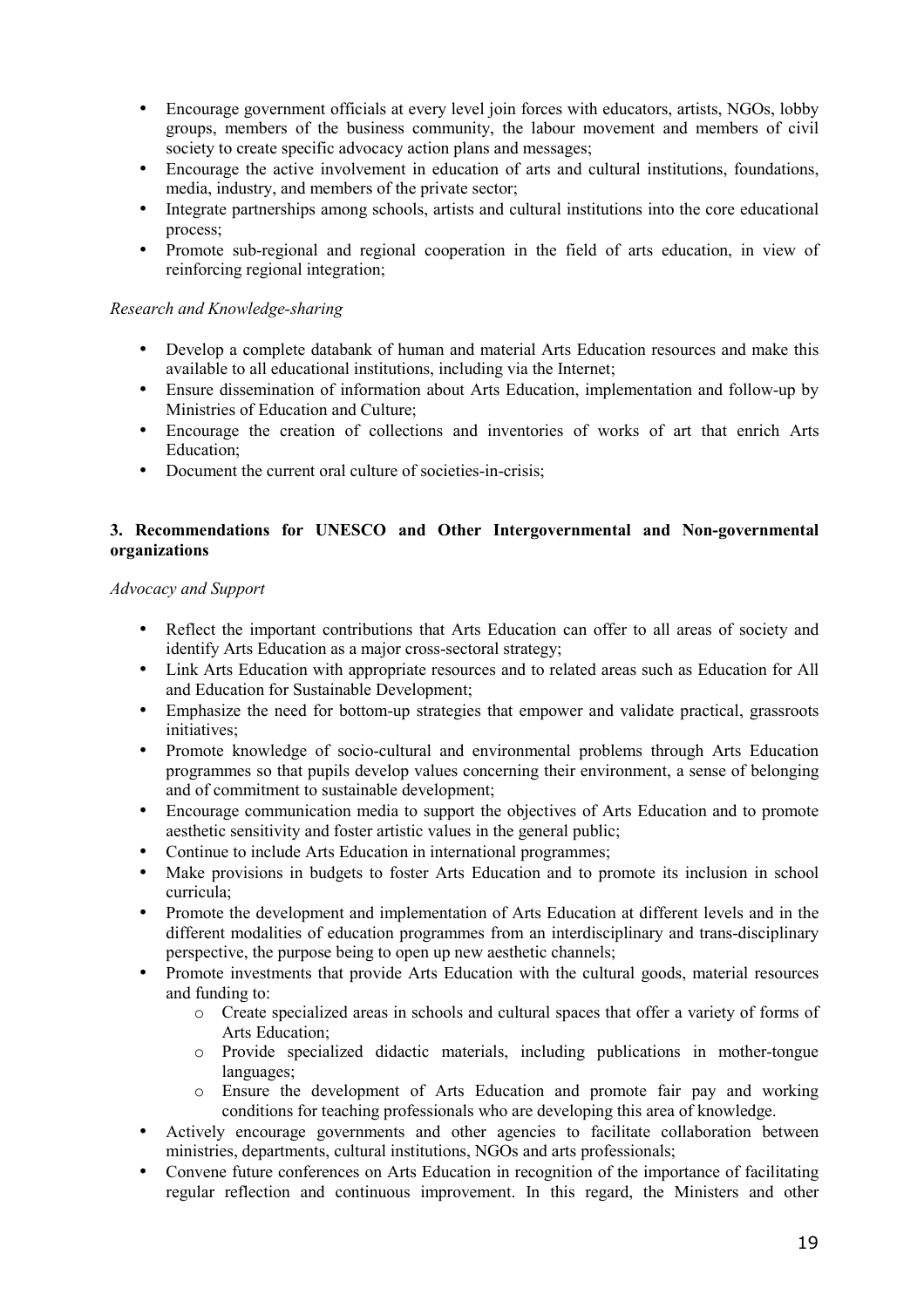participants of the World Conference on Arts Education, support the offer of the Republic of Korea to host a second World Conference in Seoul.

#### *Partnerships and Cooperation*

- Facilitate coordination between cultural and educational institutions in each country so that they can agree upon and implement policies and activities for the development of Arts Education;
- Encourage the definition of abilities and mechanisms for articulating formal and non-formal Arts Education between educational and cultural institutions;
- Create cooperative networks between Member States and within their respective education and cultural systems, so as to base the successful development of Arts Education on cooperative activities and alliances;
- With reference to the partnership agreement concluded between the African Union and UNESCO after the Summit of African Heads of State and Government (Khartoum, January  $2006$

1. Support the adoption and proclamation by UN Member States of a Decade for Arts Education for All (2006-2016).

2. Rethink the objectives of the Education-for-all strategy in order to include arts education

3. In collaboration with the African Union, consolidate support to national institutions that endeavour to promote culture and the arts in Africa (e.g. CRAC in Togo, CELTHO in Niger…), to Arts Education institutions (public or private) as well as to initiatives from civilian organization that aim at consolidating endogenous artistic abilities

4. Together with the African Union and intergovernmental sub-regional organizations (CEDEAO, SADDEC, CEMAC, etc.), provide support to hold an African Regional Conference on Arts Education.

#### *Research, Evaluation and Knowledge-sharing*

- Promote ongoing evaluation of the emotional, social, cultural, cognitive and creative impacts of Arts Education;
- Promote a regional system to gather and disseminate information on Arts Education;
- Promote knowledge-sharing and networking through the establishment of Arts in Education Observatories (clearinghouses), with UNESCO Chairs and the UNITWIN Network;<sup>8</sup>
- Promote research in the arts in order to inform the development of future initiatives in this expanding field;
- Establish an international data-base of research to provide scientifically sound evidence of the individual and social significance of Arts Education and creative involvement, including, but not limited to, such areas as the development of the integrated human being, social cohesion, conflict resolution, public health and the use of new technologies in creative expression in the schools;
- Commission case studies and research that could then be used as a guide for engaging in more participatory and practice-led research. Such a case study could lead to the development of an international network of researchers sharing methodologies and building better models of assessment with students, artists, teachers and parents as active participants. This would build capacity for the future and inform lifelong learning and assessment;
- Encourage research and rediscovery of the traditional use of arts in learning and every-day life;
- Record and evaluate bibliographical resources and other sources of information on Arts Education, with a view to their analysis, re-packaging and dissemination;
- Systematize significant experiences that can serve in preparing quality indicators for Arts Education, and promoting the exchange of experiences;

<sup>8</sup> Refer to "Action Plan Asia: Arts in Asian Education Observatories", *Educating for Creativity: Bringing the Arts and Culture into Asian Education*, Report of the Asian Regional Symposia on Arts Education, UNESCO 2005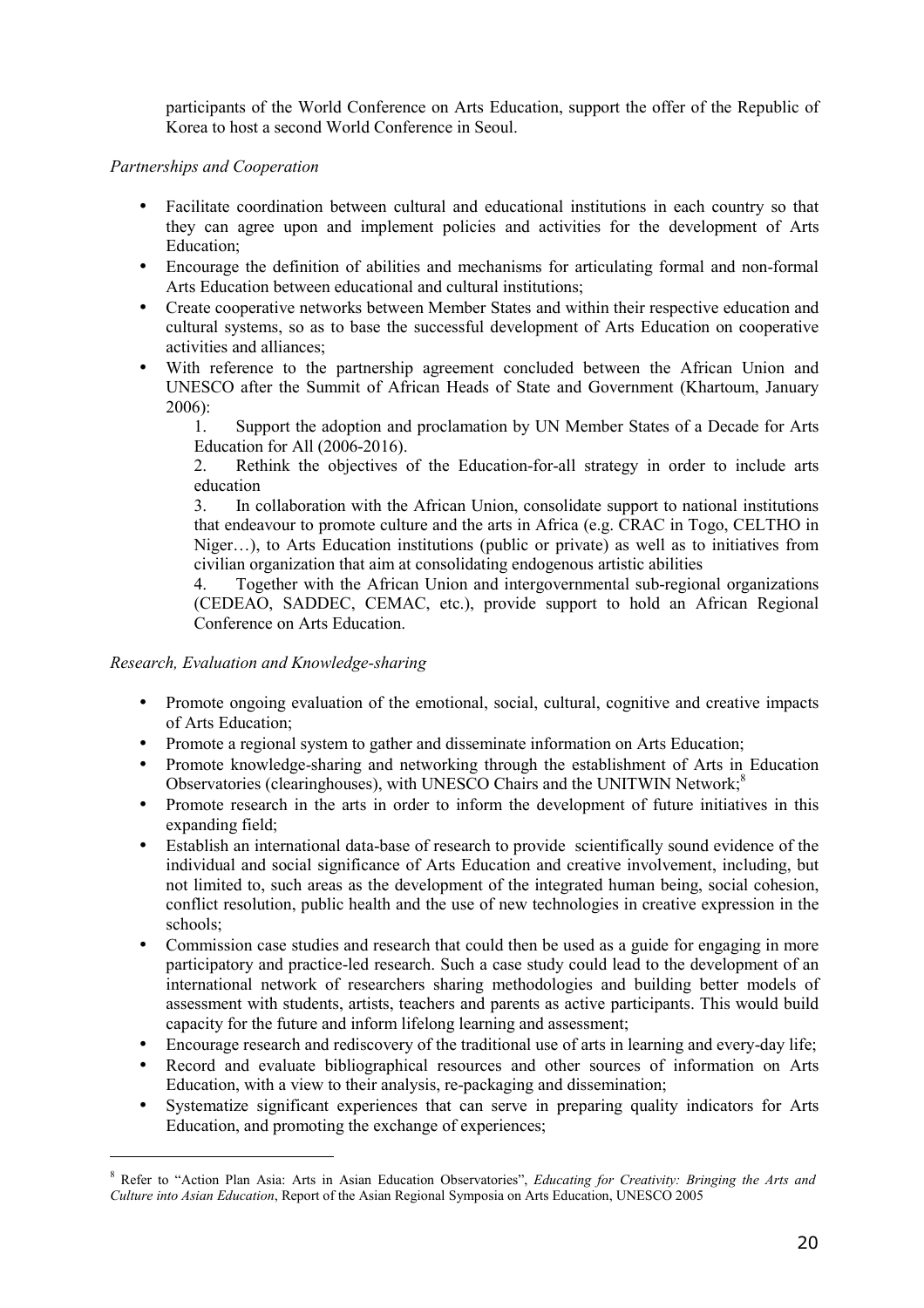- Facilitate the preparation and implementation of regional and international education and research projects;
- Put into place international networks to facilitate regional cooperation and sharing of best practices in implementing Arts Education policies;

#### *Training and Support for Teachers, Schools and Artists*

- Facilitate training of teachers in the theory and practice of Arts Education;
- Promote international support for training teachers and for curriculum development, to widen coverage and improve the quality of Arts Education, particularly in resource-challenged countries;
- Encourage the participation in primary and secondary education of artists, tradition-bearers and cultural promoters in order to enrich pupils' creative use of the different forms of artistic expression;
- Encourage the creation of programmes for research and lifelong training for professionals (artists, teachers, managers, planners, etc.) connected with Arts Education;
- Encourage the participation and organization of arts teachers, both nationally and internationally, so that they acquire greater social representation and professional capacity;
- Encourage the creation of Arts Education texts, materials, methodologies and teaching-learning guides;
- Encourage the incorporation of new information and communication technologies in teacher training programmes and in both formal and non-formal education processes, as means of creation, artistic expression, reflection and critical thinking.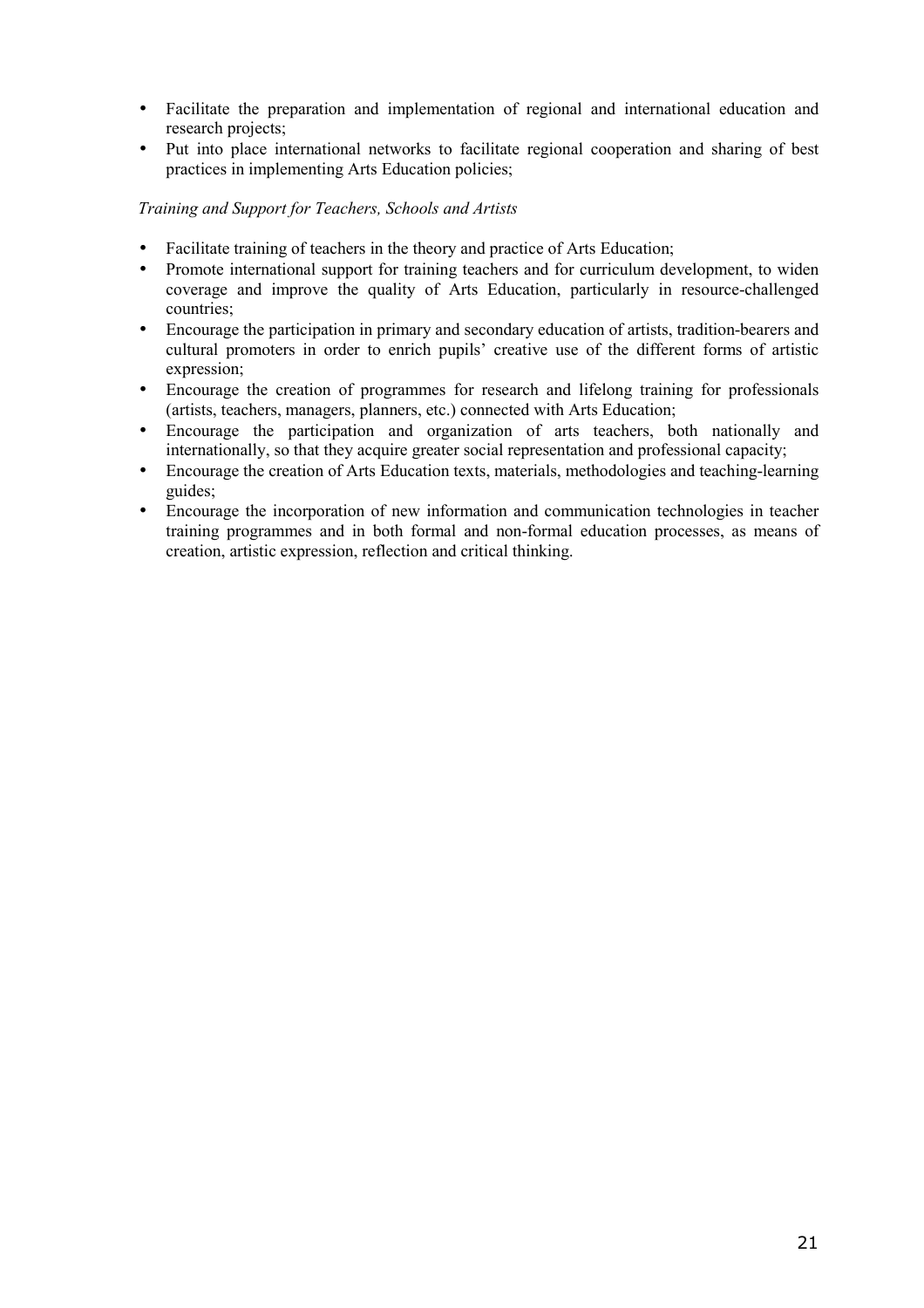## **ANNEX: Case Studies**

## **Essential Strategies for Effective Arts Education**

## **1. Education of teachers and artists**

## • **Education for arts teachers**

#### *Teacher Education Partnerships for Secondary Education in Papua New Guinea*

Singing, dancing, mime, sculpture, storytelling and painting are integral to the lives of indigenous communities in Papua New Guinea (PNG). Birth, adulthood, old age, death and after-death are intertwined with activities in which the arts serve as important vehicles to make sense of the world. Because of the value placed on these relationships, arts teaching and learning, as well as knowledge and skills in the arts, are important activities in PNG.

This project aims at developing partnerships between teacher educators and artists in the community to work together in educating future art teachers. The students are trainee arts teachers from the Expressive Arts Department of the University of Goroka. The principal artist is George Sari from Okiufa village, situated on the fringes of the University campus. He was taught his clan's history and stories, learned how to live in his community with his grandfather and father, and became fascinated with his clan's land and its flora and fauna. By talking and working with George, students have the opportunity to learn about their past and build their skills and knowledge in a form that can be as magical as it is "mesmerizing".

The partnership among the students, George and the Department of Expressive Arts of the University of Goroka is an example of good practice in arts teacher education.

#### *The Artist in Community Education Programme, Canada*

A specialized stream of the Bachelor of Education programme at Queen's University in Canada engages artists from various arts disciplines, including creative writing, dance, music, theatre and visual arts, in a nine-month course that meets the requirements for teacher certification, while maintaining a strong focus on the arts and creativity. In addition to demonstrating strength in an artistic discipline, an applicant must have an undergraduate degree to qualify for admission to the programme.

The course is taught by practitioners in each of the artistic and pedagogical subjects in the curriculum, who have extensive experience both as artists and as educators. Candidates achieve skills and knowledge in pedagogical practices appropriate for teaching the arts, and learn how to promote and nourish partnerships with fellow professionals and with arts and education organizations. They work with practitioners of other art forms in collaborative, interdisciplinary projects and learn how to apply their knowledge and skills as artists in educational settings, including schools, community arts centres and outreach programs run by professional arts organizations.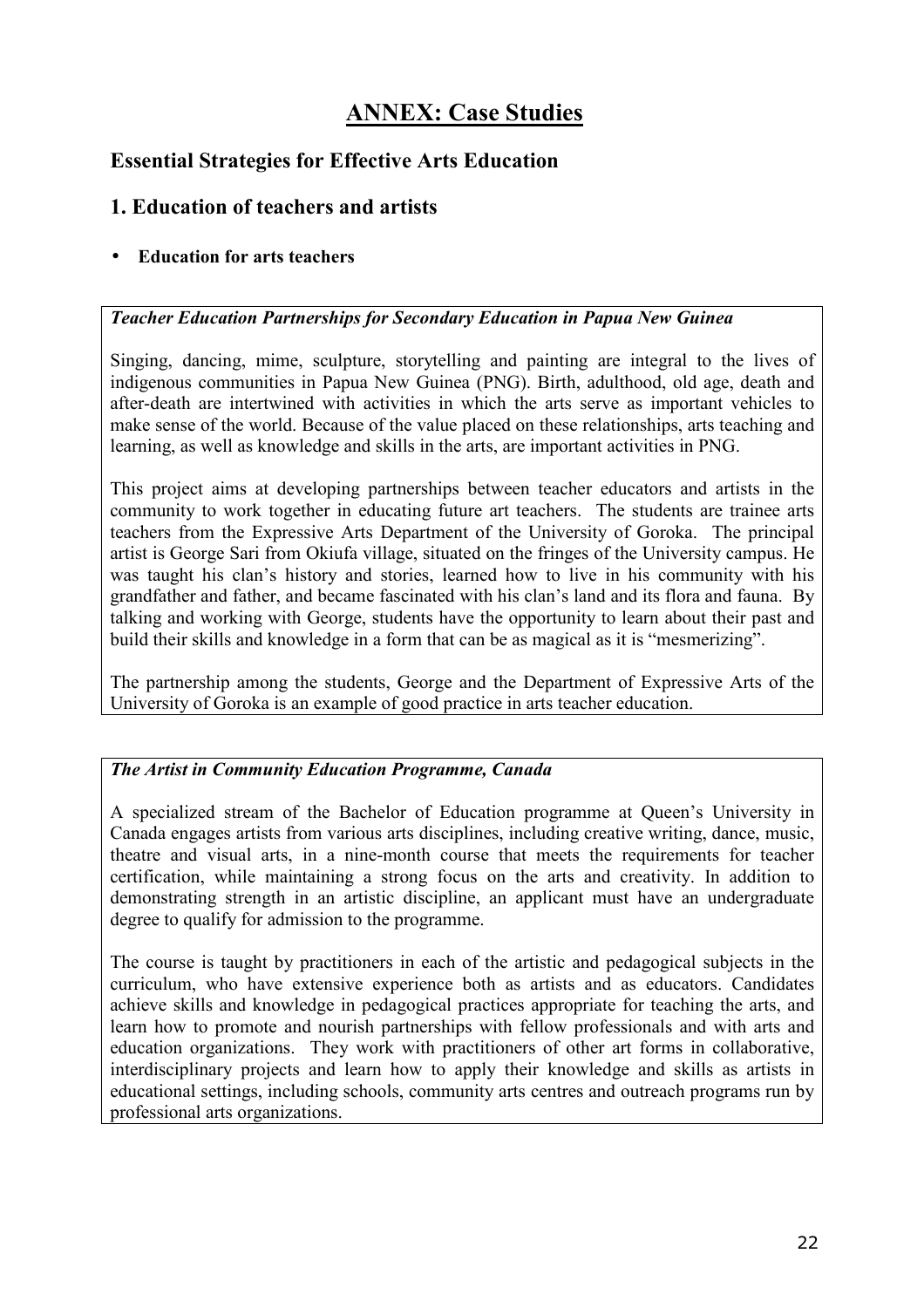#### • **Education for artists**

#### *The Artist Teacher Scheme in the United Kingdom*

The Artist Teacher Scheme is part of an expanding national provision for the continuing professional development of art and design teachers. Twelve centres currently operate in England, one in Scotland and two in Wales. Each is a collaboration between a major gallery or museum of contemporary art, a university school of fine art or college of art and the National Society for Education in Art Design which manages the scheme. Arts Council England, the Scottish Arts Council and the Welsh Arts Council provide core funding.

The varied programmes of these centres offer participating artist teachers opportunities to extend their awareness of the richness and complexity of contemporary fine art practice and of the diversity of thinking and influences that inform it. Artist teachers can reappraise, reinforce or re-engage with their own thinking and personal development as artists and become part of a strong professional community. These schemes also aim to significantly improve standards of teaching and learning in art and design in schools and colleges through the development of the individual practice of artist teachers. A variety of Introductory Courses (up to five days' intensive practical and theoretical workshops and seminars), an Intermediate Programme of co-ordinated workshops, seminars and gallery or studio visits, and courses leading to the award of a Masters degree are available.

More information can be found at http://www.nsead.org/cpd/ats.aspx

## **2. Partnerships**

## • **Ministerial level and municipality level**

## *Methods for Partnership, Lithuania*

To form stronger ties between the culture and education sectors in Lithuania, the Ministry of Education and Science has introduced national-level initiatives that offer extra-curricular arts activities for children. The majority of the projects are formulated at government level and have the organizational support of municipalities, NGOs, and national arts, youth and tourism centres. The initiatives aim to keep children occupied after school hours, foster creativity and self-expression, support artistically gifted children, and promote cultural awareness and knowledge of the local environment and community.

## *Laboratories of Investigation-Creation, Colombia*

As part of the "National Plan for the Arts" of the Ministry of Culture of Colombia, the Laboratories of Investigation-Creation have been established to promote the development of visual arts and to encourage partnerships among cultural, academic and artistic institutions. Operating at a regional level, they establish a meeting space for artists and teachers to facilitate the exchange of artistic and pedagogical practices in light of developing future configurations in arts training and Arts Education. The Laboratories also are a source in creating an inter-regional perspective of artistic and pedagogic practices and a subsequent circulation of pedagogic models to regions that are less developed in this area.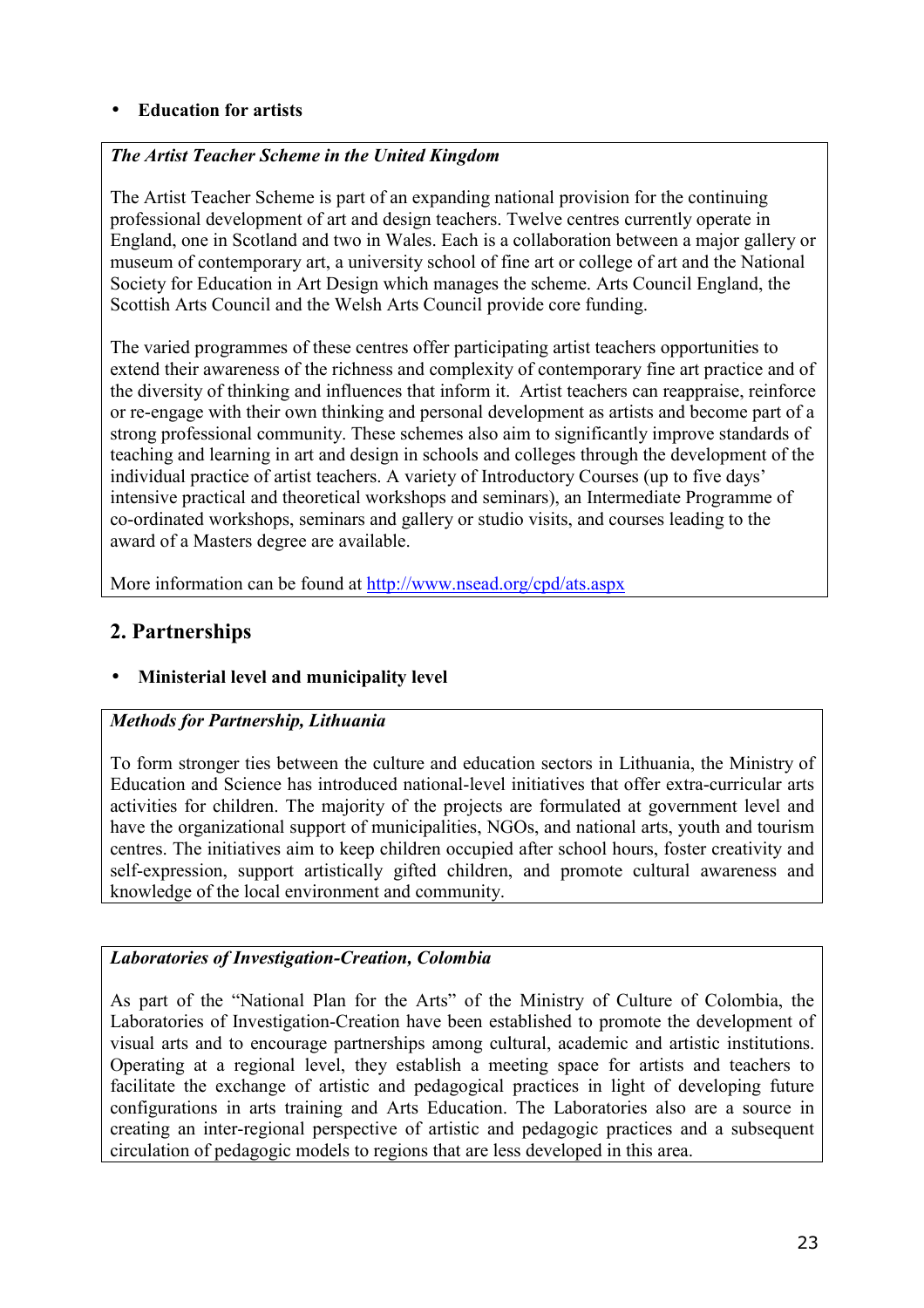#### *Norwegian Cultural Rucksack*

About five years ago, the Norwegian government initiated a scheme called "The Cultural Rucksack". The aim of the scheme is that all students, from grades one through ten, should, on a regular basis and as an integrated part of the school curriculum, experience encounters with high quality artists and artistic expressions.

Through a nationwide structure which is founded on cooperation between school and cultural authorities on national level as well as regional and local levels, partnerships have been established between arts organizations and institutions and the school system. Every school in the country now includes in its annual programme visits by performing artists and visits to museums and other cultural venues. The scheme also includes art workshops and performances where students, and sometimes school staff, work together with professional artists.

The general impression is that the scheme is well received by local schools although there are obvious challenges regarding developing competencies among artists and teachers which will enhance the educational effects of the scheme and establish a basis of mutual understanding among all actors involved in regard to the scheme's potential.

#### • **School level**

#### *Pilot Project for School Level Partnership in the Republic of Korea (2004-2006)*

This initiative aims at building a model of cooperation and institutionalizing a necessary network in the community to establish a foundation for long-term Arts Education planning in schools. Within this frame, the Korea Culture and Arts Education Service (KACES) supported 64 projects nationwide in 2005, which varied in modalities of partnerships with local artist groups, practitioners, and arts organizations using arts centres, museums, galleries, etc, as classrooms for arts education.

In collaboration with another initiative, "Artist-in-School", designed to engage artists in education by providing them with pre-service education, the pilot initiative has met the demand for Arts Education in schools by securing professional instructors in areas of new interest such as drama, dance, film and media. The result has been the dispatching of around 1500 artist-turned-instructors to 3000 schools.

#### *Museum assistance for implementing learning through arts pedagogy, a programme suggested by Guggenheim Museum (USA, Spain 2006)*

The "Learning through Art" educational programme is designed to provide backup for subjects on the school curriculum by taking artists into state schools to work closely with teachers and their pupils. In "Learning through Art" (LTA), schoolchildren are encouraged to learn in a variety of ways, by talking, exploring, acting and creating. As children are, in general, receptive to learning through artistic activities, the workshops are genuinely effective in reinforcing areas of the curriculum and in developing reading, writing and language skills. By taking part in the creative process, they acquire skills in planning and conducting projects, working in teams and thinking critically. LTA is a way of reaching children who might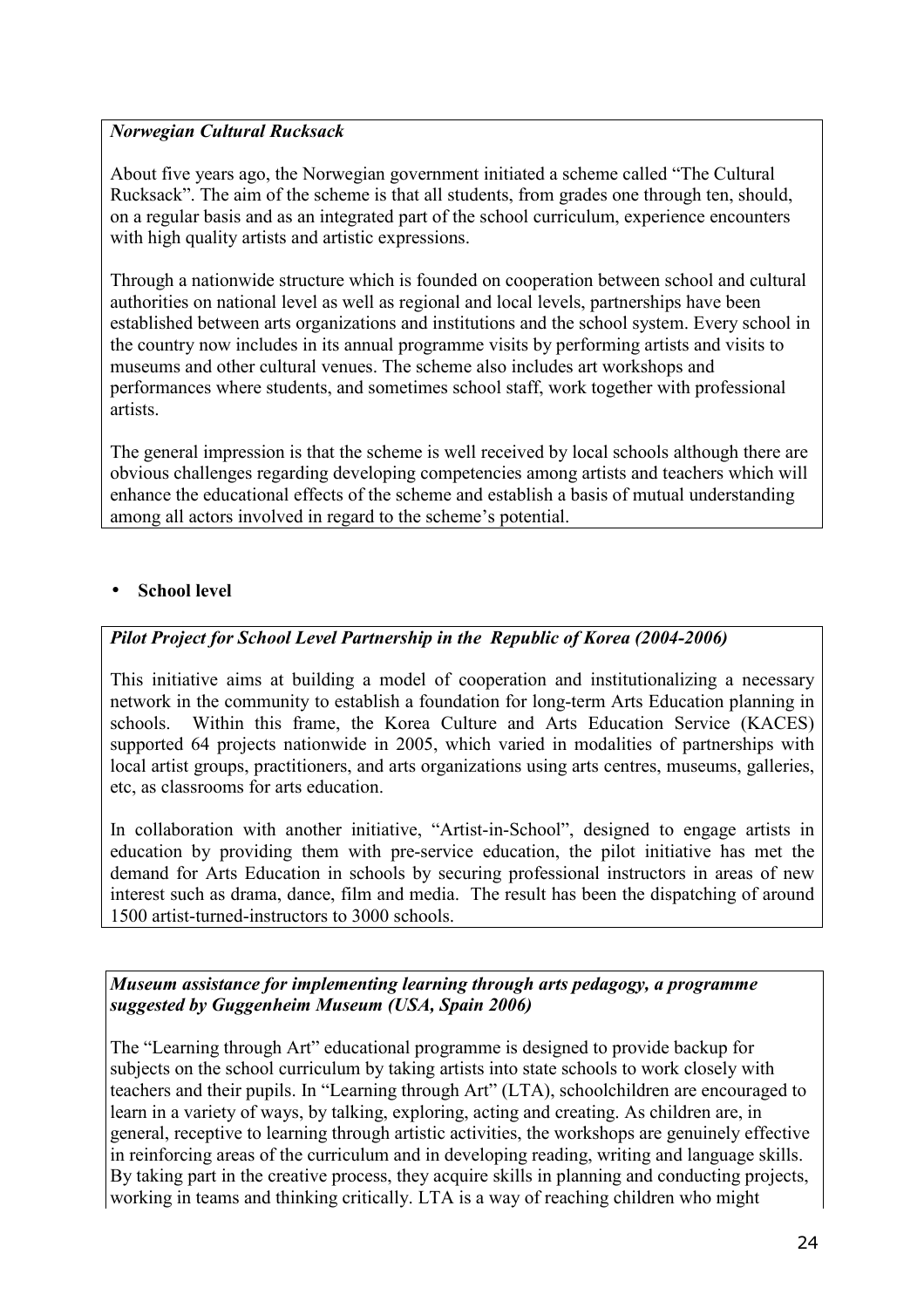otherwise experience problems in following traditional teaching methods and, more importantly, generally helps increase children's self esteem and personal growth.

Each programme is unique and individualized, taking into account the interests, shortcomings and abilities of each class, and may cover any area or theme in the curriculum, from natural sciences to mathematics. When teachers have identified a subject in the curriculum that needs extra support, and have defined the targets they need to set and the skills and attitudes they want to encourage and stimulate, the artist and the Museum educator create a series of workshops divided into teaching units. The hour-and-a-half workshops, covering anything from photography, painting and sculpture to video, digital art and music, are held at the school once a week over twenty weeks.

Together with the teachers themselves, the artists working with the programme have a critical role in stimulating the work the children do and in encouraging them to apply to the subjects on the school curriculum the kind of conceptual thought proper to artistic creativity.

## • **Teacher level**

## *Windmill Performing Arts, Australia*

Windmill Performing Arts is an initiative focused on developing collaboration between artists, teachers, companies and institutions in commissioning new work, setting up partnerships, co-presentations, touring and research.

Since its inception in 2002, the company has been producing children's performances in theatre, opera, music, dance, ballet and puppetry on a national and international level.

Underpinning their activities is the cognitive and holistic development of children. To this end, they have initiated strategic programmes in partnership with university institutions and the education sector, such as professional training for both educators and artists, arts-based workshops for families and arts education research.

One of their projects, in partnership with a university, is "Children's Voices", a longitudinal research project exploring and documenting the impact of performance on children's learning. The research is used to inform the creation of future Windmill performances and to formally document and assess arts education in an Australian context.

## *The Oak of Finland Cultural Heritage Project*

It is very common in Finland for teachers to invite artists into the learning environment or organize visits to cultural institutions or events. What is not common is teacher collaboration with on-line programmes.

One of the successful examples that can be mentioned within this framework is the "Oak of Finland Plus". This is a joint initiative of the National Board of Antiquities, National Board of Education and Ministry of the Environment for the development of heritage education through partnerships. In Finland, Cultural Heritage education is considered as the new core curriculum. In this context, the project aims to teach cultural literacy, understand global cultures and develop methods for cultural heritage education through schoolteachers,